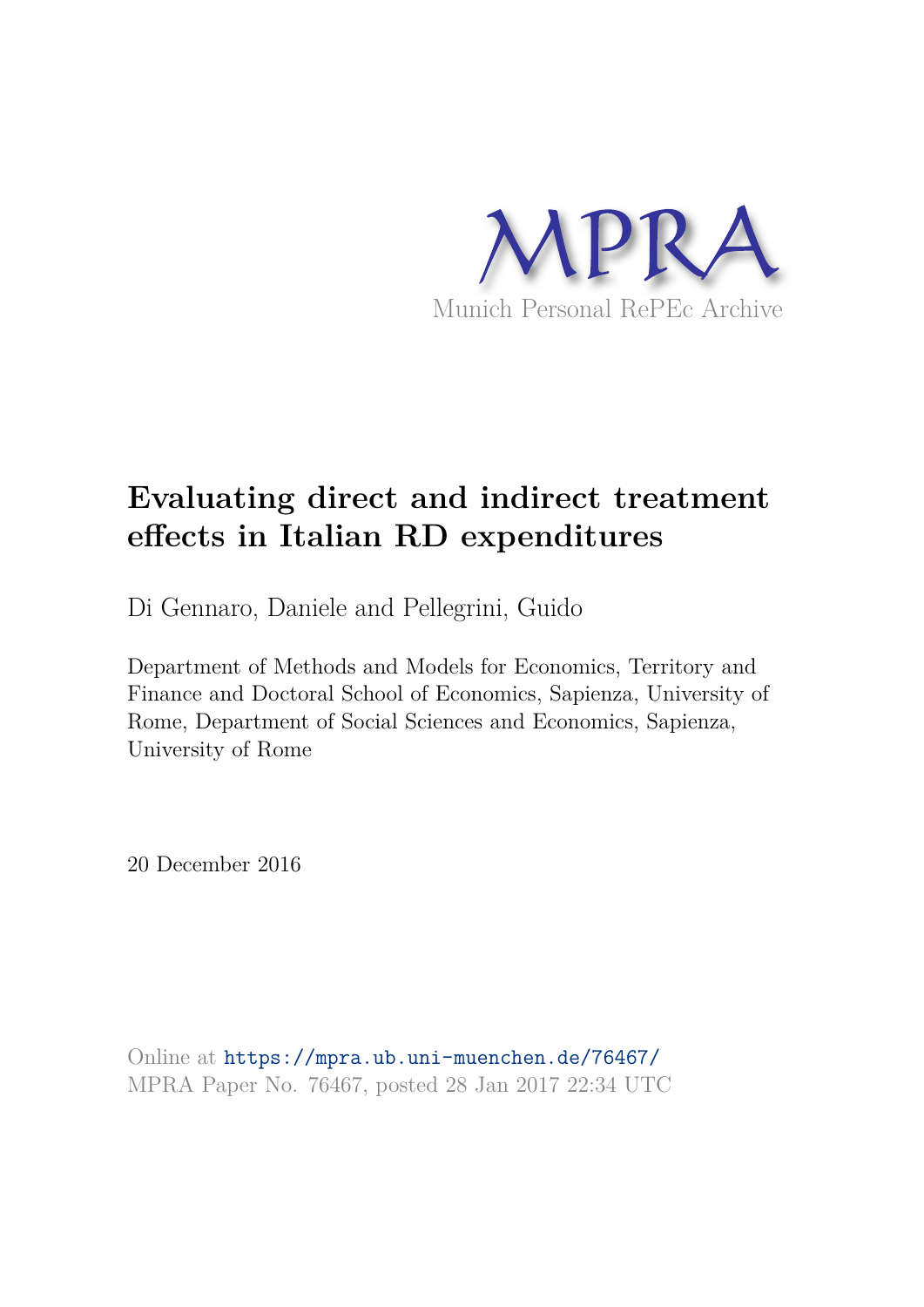# Evaluating direct and indirect treatment effects in Italian R&D expenditures

Daniele Di Gennaro<sup>∗†</sup> Guido Pellegrini<sup>‡</sup>

28th January 2017

#### Abstract

During the last decades SUTVA has represented the "gold standard" for the identification and evaluation of causal effects. However, the presence of interferences in causal analysis requires a substantial review of the SUTVA hypothesis. This paper proposes a framework for causal inference in presence of spatial interactions within a new spatial hierarchical Differencein-Differences model (SH-DID). The novel approach decomposes the ATE, allowing the identification of direct (ADTE) and indirect treatment effects. In addition, our approach permits the identification of different indirect causal impact both on treated (AITET) and on controls (AITENT). The performances of the SH-DID are evaluated by a Montecarlo Simulation. The results confirm how omitting the presence of interferences produces biased parameters of direct and indirect effects, even though the estimates of the ATE in the traditional model are correct. Conversely, the SH-DID provides unbiased estimates of both total, direct and indirect effects. On this basis, we provide empirical evidence on the effectiveness of public policies in Italy. The estimates show the additionality of the policies on R&D expenditures. Decomposing the ATE, we demonstrate positive and significant direct effects, while the indirect impact is negative and meaningful, even if limited to the treated.

<sup>∗</sup>Department of Methods and Models for Economics, Territory and Finance and Doctoral School of Economics, Sapienza, University of Rome

<sup>†</sup>Corresponding Author: daniele.digennaro@uniroma1.it

<sup>‡</sup>Department of Social Sciences and Economics, Sapienza, University of Rome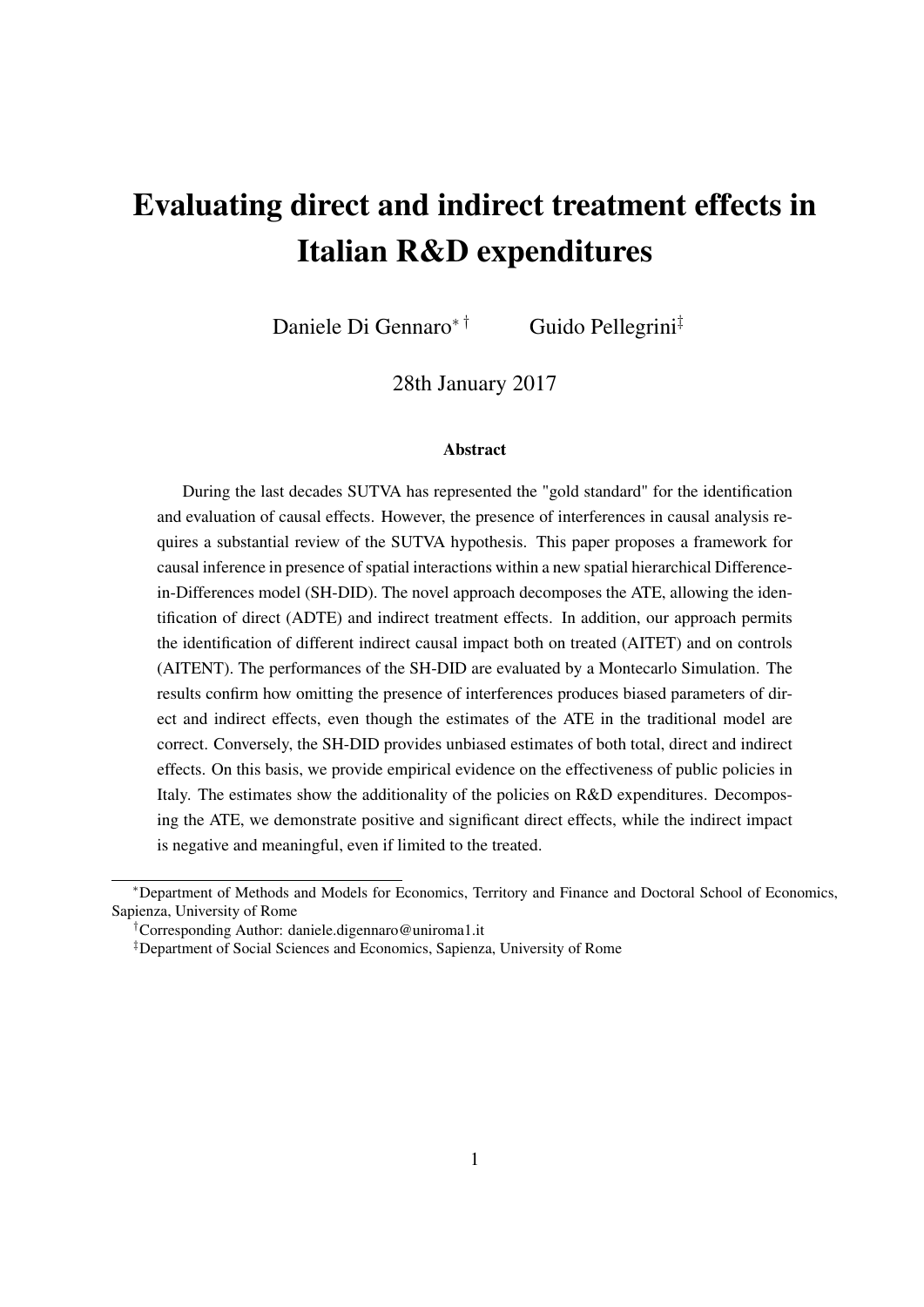## 1 Introduction

In recent years, R&D policies cover an increasingly relevant role in stimulating innovation. Moreover, EU Commission aims to foster a *"smart, sustainable and inclusive growth"* by developing "smart specialization" strategy (Foray et al., 2011). Smart specialization<sup>1</sup> is a "place-based" policy approach which requires that regions are able to identify, through an entrepreneurial discovery process, the areas where they can better innovate and build up international comparative advantages. It follows an economic geography school of thought which recognises the presence of heterogeneity between regions (von Tunzelmann, 2009), the influence of different types of innovation on competitiveness (Jensen et al., 2007) and the ways in which different institutional configurations can promote distinct economic activities.

Efficient Smart specialization policies rely on the concepts of embeddedness and connectedness. Camagni and Capello (2013) suggest the implementation of ad-hoc local policies to adequately support regional innovation systems. This intuition takes into account that innovation is rooted into localised and long-term processes<sup>2</sup> and embedded in human capital, interpersonal network and skilled labour markets.

Innovation-related knowledge flows are embodied in both face-to-face interactions and the mobility of human capital (McCann and Ortega-Argilés, 2015). From this point of view, the development of sectoral and spatial linkages becomes essential to foster knowledge spillovers and, in wider term, innovation. The growing interest on spillover effects is not limited to government viewpoint. In fact, the awareness and estimation of the spillovers becomes a central pillar in causal analysis and policy evaluation.

Nonetheless, the inclusion of indirect effects in the traditional framework is not straightforward and can still be considered as one of the main challenges for the researchers. Indeed, it requires a substantial redefinition of the role covered by interactions between units. The identification of the causal effects typically relies on the validity of the Stable Unit Treatment Value Assumption, or SUTVA<sup>3</sup>(Rubin, 1980). This hypothesis imposes the absence of interferences between units (Cox, 1959). For this reason, in the traditional experimental approach, interferences are considered as nuisances, while major efforts are devoted to design analysis able to isolate the presence of interferences from causal effects. Consequently, SUTVA does not allow a correct identification and

<sup>&</sup>lt;sup>1</sup>McCann and Ortega-Argilés (2013) propose an interesting review of the rationale behind the reforms of EU cohesion policies. The aforementioned authors distinguish between two different perspective to analyse the novel policies approach: a rethinking of the role of industrial policy and the understanding of the relationship between economic geography, institutions and technology. However, in this paper we will focus only on the development of linkages between economical agents.

<sup>&</sup>lt;sup>2</sup>In-depth analysis on the geographical dimension of innovation systems is in: Jaffe et al. (1993); Feldman (1994); Audretsch and Feldman (1996, 2004); Anselin et al. (1997); Breschi and Lissoni (2001); Porter (1998); Camagni (1991); Fritsch and Slavtchev (2011).

<sup>&</sup>lt;sup>3</sup>The value of the outcome for unit i when exposed to treatment t will be the same regardless of the treatments that other units receive (Rubin, 1974).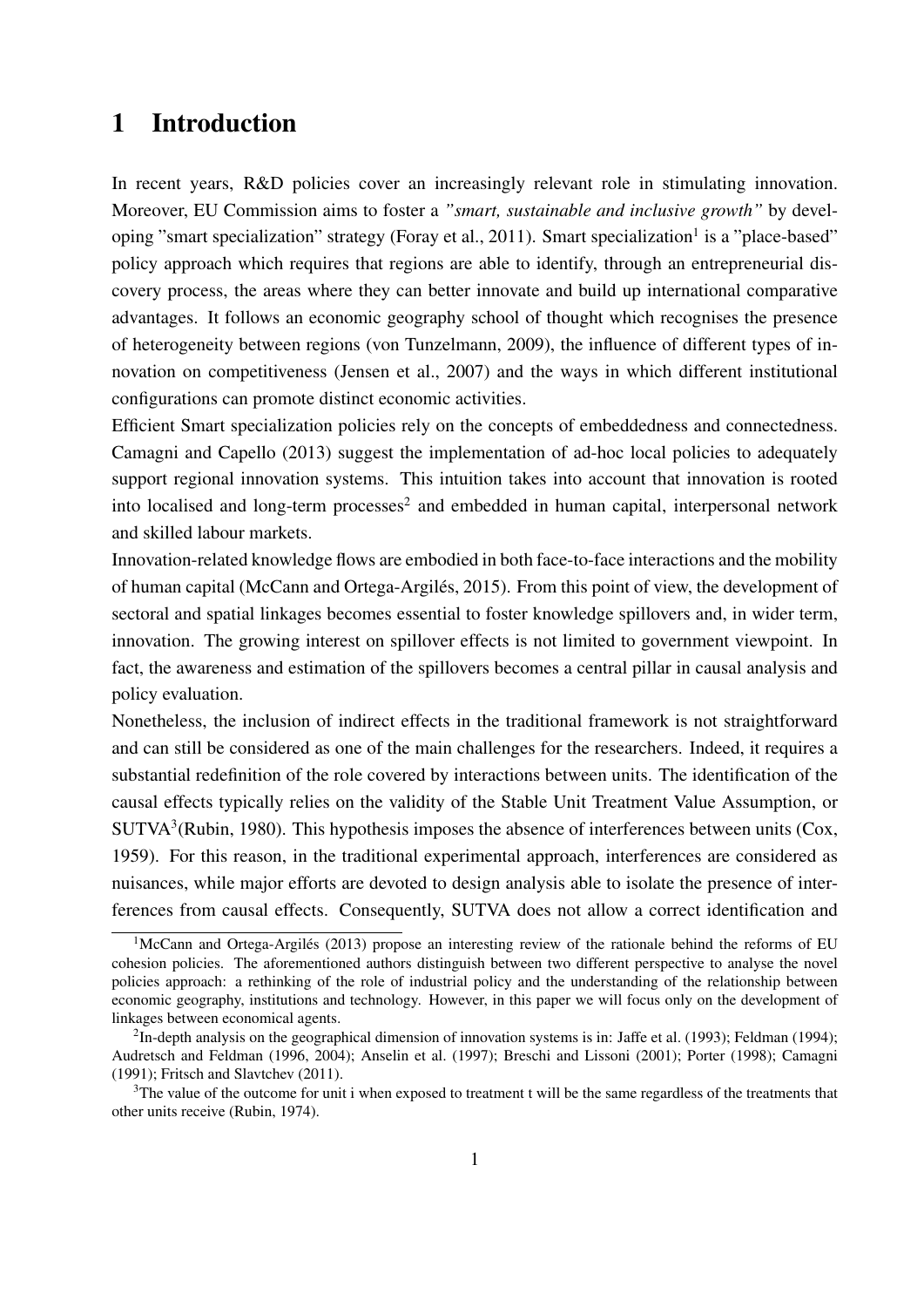estimation of the indirect treatment effects.

Moreover, the development place-based policies pointed towards the formation of spatial and social linkages between economic agents and the requirement of methodological methods able to evaluate the effects of the interferences makes the SUTVA a streamlined assumption. In the remainder of this paper we provide an in-depth analysis of the literature focuses on the violation of the "no-interferences" assumption. Moreover, the major innovation introduced in our works consists in the evaluation of both direct and indirect (i.e. spillovers) treatment effects on Italian R&D expenditures. The estimates are implemented by the modified Diff-in-Diff approach proposed in Di Gennaro and Pellegrini (2016b). This approach directly includes the presence of spatial interferences in the regression model. In this way, the novel approach allows to estimate direct and indirect effects by decomposing the ATE.

## 2 Review of the Literature

The identification and estimation of direct and indirect effects requires an exhaustive investigation of policy evaluation empirical studies and, in wider term, causal analysis in presence of interferences<sup>4</sup>. First and foremost, it is fundamental to define the concepts of direct or indirect effects. Hudgens and Halloran (2012), studying a setting with interactions between units, define the *"direct effect"* as the response of the agents to the treatment, while the *"indirect effect"* are the response to the interferences. Under this perspective, the knowledge of the indirect effects has a twofold impact on causal analysis. On one hand, it can ensure unbiased estimates of treatment effects by decomposing the total impact of the policies in its direct and indirect component. Furthermore, indirect effects play a central role in the case in which treatment induces interaction.

This intuition, been based on the identification of the interferences between units, produces a meaningful pattern between the two previous questions. Rosenbaum (2012) argues that interferences can be *" unlimited in extent and impossible to specify in form"* making their definition generally intractable. Notwithstanding, it is possible to consider the interactions by a function of proximity between units. Appropriate measure of proximity can be: geographical distance, nodal distance in a known social network, metrics of social or economical distance (Cerulli et al., 2014; Hong and Raudenbush, 2012).

Manski observes that the presence of interferences makes not possible to distinguish between endogenous, exogenous and correlated effects. This assumption is resumed in the so-called *"Reflection Problem"* (Manski, 1993, 2000, 2013). Notwithstanding, Corrado and Fingleton (2012) and Gibbons et al. (2014) demonstrate that hierarchical and spatial econometrics approaches enable to

<sup>&</sup>lt;sup>4</sup>See Zúñiga-Vicente et al. (2014) and Becker (2015) for recent survey on policy evaluation studies. The relevance of this theme for the Italian case is remarked by Caloffi et al. (2016).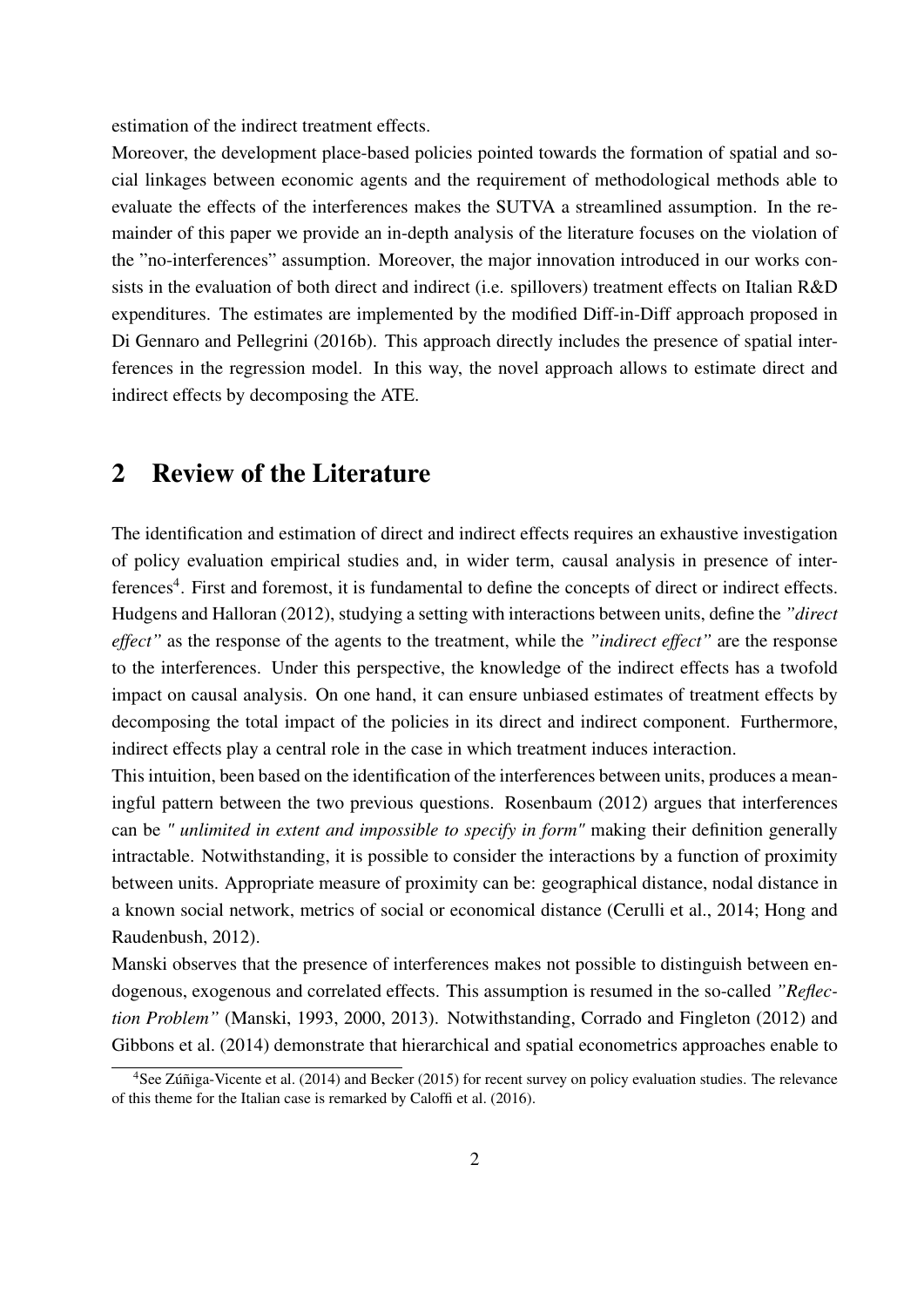deal with the reflection problem. Theoretical and empirical analyses considering the potential outcomes framework and its associated assumptions in a spatial context are still few and far between (Verbitsky-Savitz and Raudenbush, 2012; Feser, 2013; Gibbons et al., 2014).

Verbitsky-Savitz and Raudenbush (2012) underline as the no-interference assumption is likely to be violated in spatial settings because of various spillover, diffusion and displacement effects. The aforementioned authors develop a framework based on a generalized linear model with spatially auto-correlated random effects. Their approach defines appropriate causal effects by the inclusion of a function considering treatment assignments of all the units in the potential outcome.

Sinclair et al. (2012) develop an alternative approach within a multilevel framework. This method considers a hierarchical trial in which treatments are randomly assigned to individuals and, varying proportions of their neighbours, provides evidence of within-household spillovers in a large-scale voter-mobilization experiment conducted in Chicago. Notwithstanding the relevance of the contents, literature considering spatial interferences in policy evaluation studies is still uncommon.

De Castris and Pellegrini (2015) propose a methodology to estimate the "net" effect of Italian R&D subsidies based on a novel "spatial propensity score matching" technique. The authors observe a positive even if small crowding out effect across firms in the same area and within neighbouring areas, mostly on the labour market.

Cerqua and Pellegrini (2014) analysing a capital subsidy policy estimate positive effects on subsidised firms in terms of investment, turnover, and employment. However, employment growth is in part determined by the detrimental effect on affected untreated firms located in the proximity of one or more treated firms belonging to the same sector.

Arpino and Mattei (2013) model interactions as a function of the characteristics of the units. This function considers different factors, including geographical distance between the firms and their sizes. In the case of small hand-craft firms in Italy, the aforementioned authors demonstrate that additionality is reduced when treated firms are subject to high levels of interference. Moreover, the average causal effect is slightly underestimated when interferences are ignored.

Di Gennaro and Pellegrini (2016a) identify the presence of spillover effects by a comparison between treated and controls on the basis of geographical localization and market concentration. However, this approach allows to estimate spillover effects only for the unsubsidised.

In this paper we identify and estimates the indirect effects following an alternative approach developed by Di Gennaro and Pellegrini (2016b). This method, modelling the presence of spatial interferences in a Difference in Difference framework, allows to decompose the average treatment effect estimating separately both direct and indirect causal impacts. Moreover, the major innovation of this approach consists in the possibility to evaluate differentiated indirect effects between treated and controls.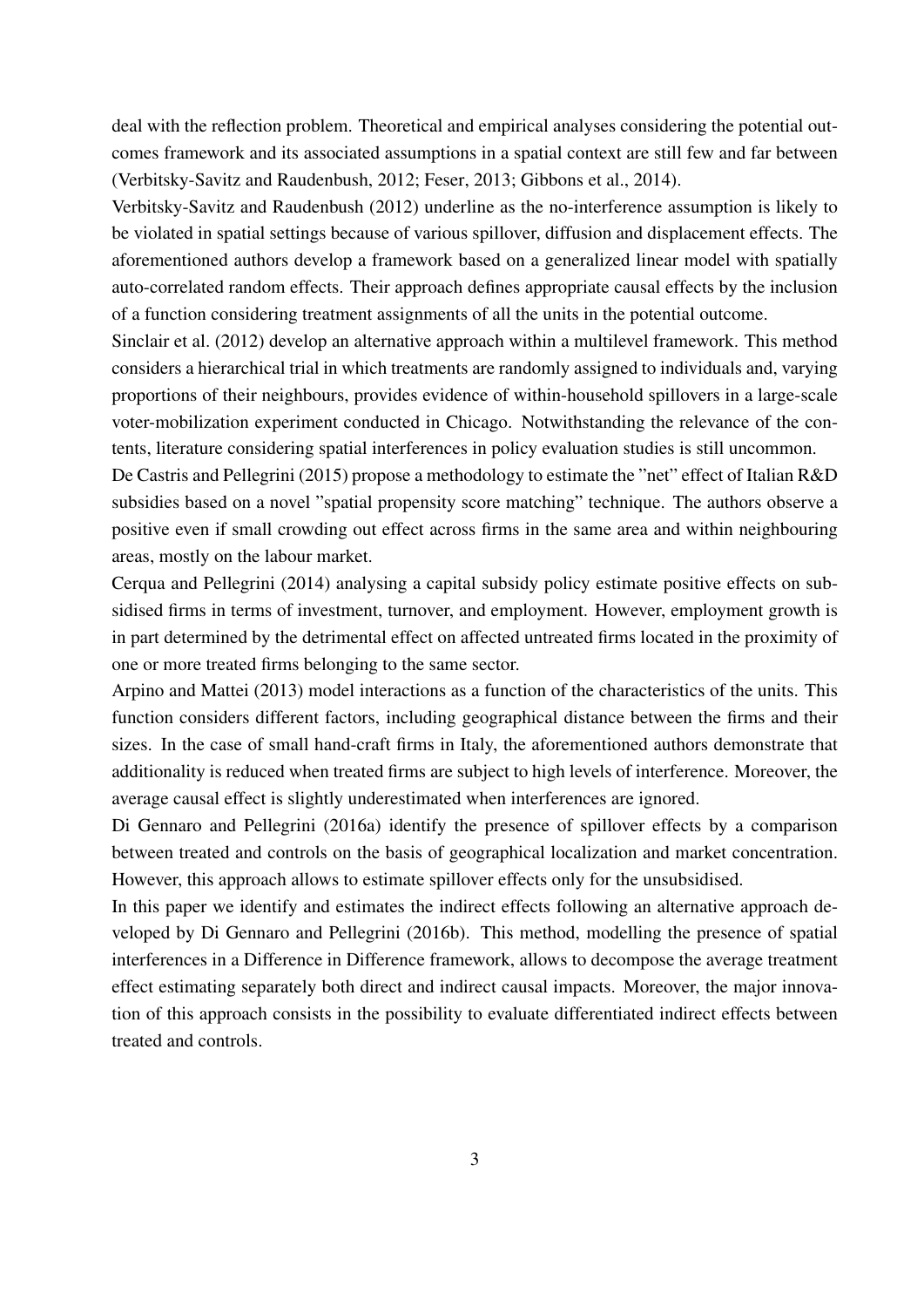## 3 Spatial Hierarchical Diff-in-Diff

The idea behind the definition of a novel framework relies on the "traditional" Potential Outcome Model.

$$
y_i = D_i y^1 + (1 - D_i) y^0 = \begin{cases} y^1 & \text{if } D = 1 \\ y^0 & \text{if } D = 0 \end{cases}
$$
 (1)

where D indicates the state of treatment. Rosenbaum (2012) argues that in presence of interferences the number of potential outcome is not equal to 2. In detail, it depends on the sample size and the number of treated units. In this way, the identification of the "traditional" potential outcome in presence of interferences becomes intractable. However, the identification problem can be addressed by imposing a restriction on the extension of the interferences. In this paper we impose a spatial restriction on the extension of the interactions by proposing a proximity function based on the state of treatment of the neighbours.

We still assume the validity of the potential outcome framework, while the presence of interferences between units make possible the decomposition of the overall causal impact in direct and indirect effects. Our approach is built on a different version of the POM (eq. 2) which corresponds to the "traditional" potential outcome to whom we add and subtract the equation in 1 multiplied by  $D_j$ . This term, derived applying a spatial lag of the treatment variable, represents the neighbours' state of treatment:

$$
y = Dy1 + (1 - D)y0 + Dj(Dy1 + (1 - D)y0) - Dj(Dy1 + (1 - D)y0)
$$
 (2)

Equation 2 can be rearranged and write as:

$$
y = \underbrace{(1 - D_j)(Dy^1 + (1 - D)y^0)}_{\text{Effect without interactions}} + \underbrace{D_j(Dy^1 + (1 - D)y^0)}_{\text{Effect of the interactions}} \tag{3}
$$

Equation 3 permits to distinguish between direct and indirect effects. In detail, the first term in 3 represents the direct effect (i.e. the total effect purified by the impact of the interferences), while the latter constitutes the indirect effect. Note that the indirect effects are determined by the first order's neighbour<sup>5</sup>. In this way, we can decompose the ATE as the sum of direct and indirect effects, as reported in 4.

$$
ATE = ADTE + AITE = (1 - D_j)ATE + D_jATE \tag{4}
$$

Translating this idea in a "traditional" Difference-in-Difference method allows to obtain consistent

<sup>&</sup>lt;sup>5</sup>Different typologies of neighbours can be considered on the basis of the adopted spatial framework.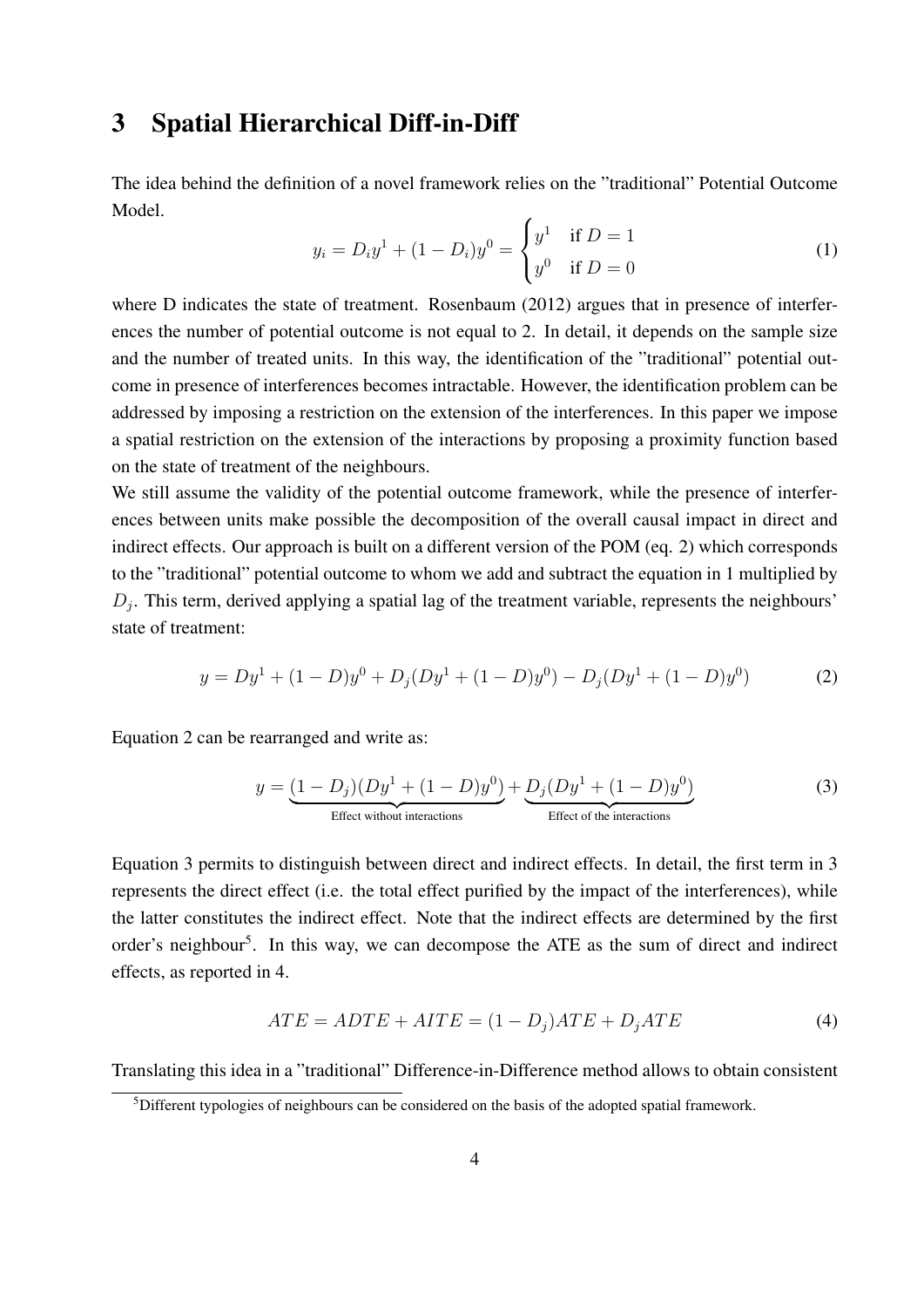estimation of both direct and indirect treatment effects. As is known, the "traditional" DID model allows to evaluate the ATE as the parameter  $\beta_3$  of the following equation:

$$
Y = \beta_0 + \beta_1 D + \beta_2 T + \beta_3 DT \tag{5}
$$

or expressed in terms of expectations as in Equation 6:

$$
a_S = E[Y|D = 1, T = 1] = \beta_0 + \beta_1 + \beta_2 + \beta_3
$$
  
\n
$$
b_S = E[Y|D = 1, T = 0] = \beta_0 + \beta_1
$$
  
\n
$$
c_S = E[Y|D = 0, T = 1] = \beta_0 + \beta_2
$$
  
\n
$$
d_S = E[Y|D = 0, T = 0] = \beta_0
$$
  
\n
$$
ATE = (a_S - b_S) - (c_S - d_S) = \beta_3
$$
\n(6)

The formulations in 5 and 6 provide correct estimates of the treatment effect, even if it rules out the presence of inferences between units. In this sense, a substantial modification of the Diff-in-Diffs approach is required. The objective of this paper is to adapt the intuition in 2 in the regression model expressed in 5.

In other words we include an additional part in the "standard" DID estimator multiplied by the state of treatment of the neighbours units in order to model the presence of interactions. This allows to obtain the specification in 7:

$$
Y = \beta_0 + \beta_1 D + \beta_2 t + \beta_3 D t + \beta_4 D_j t + \beta_5 D_j D + \beta_6 D_j D t \tag{7}
$$

Using the specification in 7 we are able to estimate simultaneously both total, direct and indirect causal effects. Applying the "standard" Diff-in-Diffs approach to 7 provides unbiased estimates of the ATE. However, in this case, the ATE is a composite parameter. The novel approach makes possible a decomposition of the ATE in order to identify and isolate the quota of impact attributable to the interferences. In this way the formulation of the ATE becomes:

$$
ATE = \beta_3 + \beta_4 (\overline{D_j^1} - \overline{D_j^0}) + \beta_6 \overline{D_j^1}
$$
 (8)

The term  $\overline{D_j^1}$  (resp.  $\overline{D_j^0}$ ) indicates the average share of treated neighbours for subsidized (resp. control) units. The ATE in 8 is obtained applying a double difference estimator conditioning for own state of treatment and time. The identification of direct and indirect effects requires an introductory presentation of all the possible results obtainable conditioning with respect to time, own and neighbours' state of treatment.

The cases in which  $D_i \neq 0$  represents the situations in which we assume that treatment induces interactions between units, i.e. in the neighbourhood of the considered unit is located at least one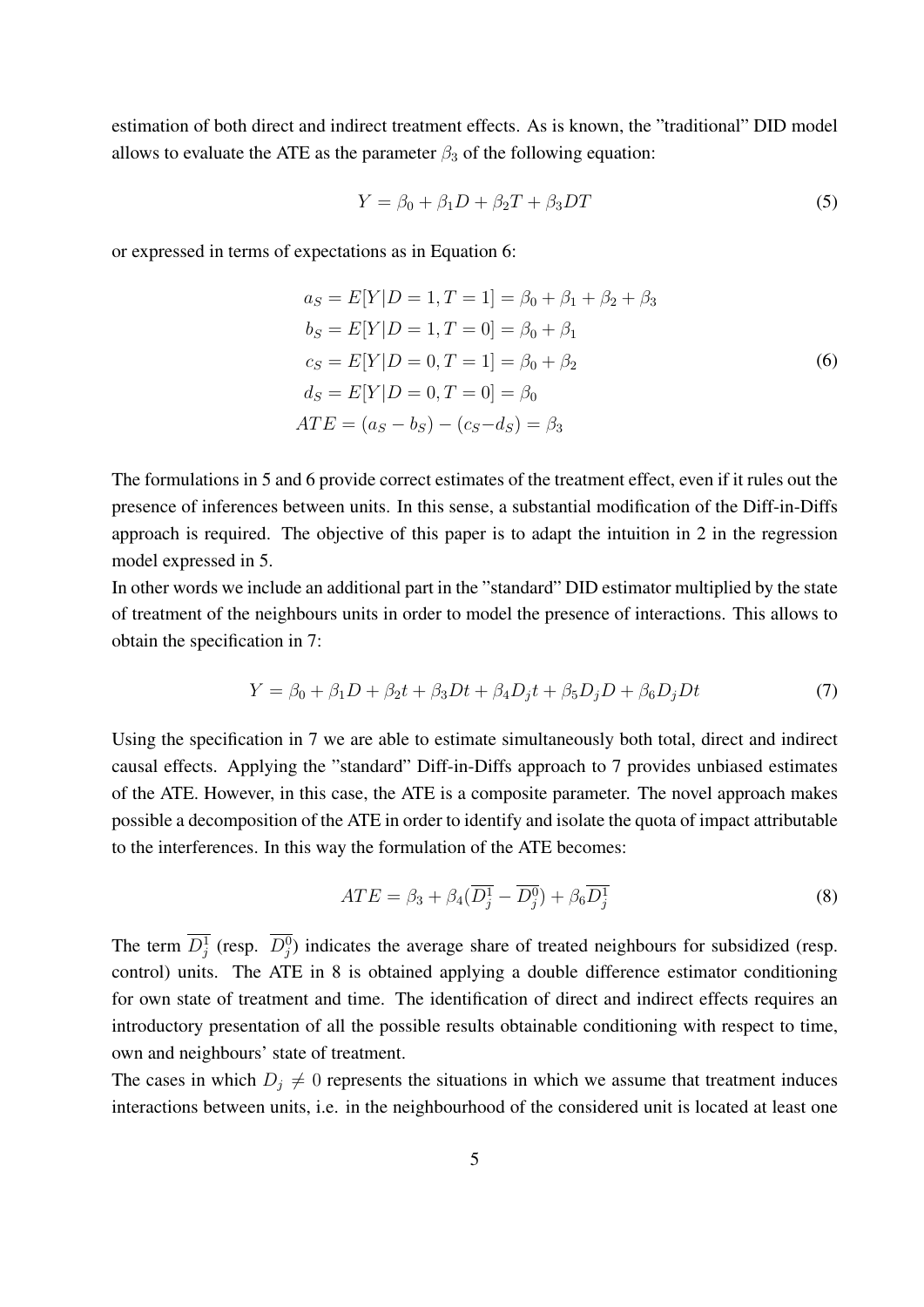treated unit. From 7 we derive the impact of direct and indirect causal effects:

$$
a = E[Y|D = 1, t = 1, D_j \neq 0] = \beta_0 + \beta_1 + \beta_2 + \beta_3 + \beta_4 \overline{D}_j^1 + \beta_5 \overline{D}_j^1 + \beta_6 \overline{D}_j^1
$$
  
\n
$$
b = E[Y|D = 1, t = 1, D_j = 0] = \beta_0 + \beta_1 + \beta_2 + \beta_3
$$
  
\n
$$
c = E[Y|D = 1, t = 0, D_j \neq 0] = \beta_0 + \beta_1 + \beta_5 \overline{D}_j^1
$$
  
\n
$$
d = E[Y|D = 1, t = 0, D_j = 0] = \beta_0 + \beta_1
$$
  
\n
$$
e = E[Y|D = 0, t = 1, D_j \neq 0] = \beta_0 + \beta_2 + \beta_4 \overline{D}_j^0
$$
  
\n
$$
f = E[Y|D = 0, t = 1, D_j = 0] = \beta_0 + \beta_2
$$
  
\n
$$
g = E[Y|D = 0, t = 0, D_j \neq 0] = \beta_0
$$
  
\n
$$
h = E[Y|D = 0, t = 0, D_j = 0] = \beta_0
$$

The direct effect (ADTE) is estimated by a double differences for the units without treated in their neighbourhood, i.e. the ADTE represents the situation in which there are not interactions due to the treatment. In this way we obtain the ADTE as in 10:

$$
ADTE = b - d - f + h = \beta_3 \tag{10}
$$

Furthermore, model specification allows for differentiated indirect effect both on treated and controls. The indirect effects are obtained through a double difference estimator on time and neighbours state of treatment, assuming own state of treatment constant.

$$
AITET = a - c - b + d = \beta_4 \overline{D}_j^1 + \beta_6 \overline{D}_j^1 \tag{11}
$$

$$
AITERNT = e - g - f + h = \beta_4 \overline{D_j^0}
$$
\n(12)

Formulations in 11 and 12 represent respectively the AITET (Average Indirect Treatment Effects on the Treated) and the AITENT (Average Indirect Treatment Effects on the Controls)<sup>6</sup>.

## 4 Empirical Strategy

### 4.1 Public Policies

In recent years, Eu Commission underlines the relevant role played by R&D and innovation to foster growth. Notwithstanding, public and private R&D expenditures remain stable over the last decade and far from the 3% objective specified in the Horizon 2020 plan.

Figure 1 remarks the European lack of investments in innovation. In this context, Italy exhibits

 $6$ An in-depth analysis of the SH-DID model is in Di Gennaro and Pellegrini (2016b)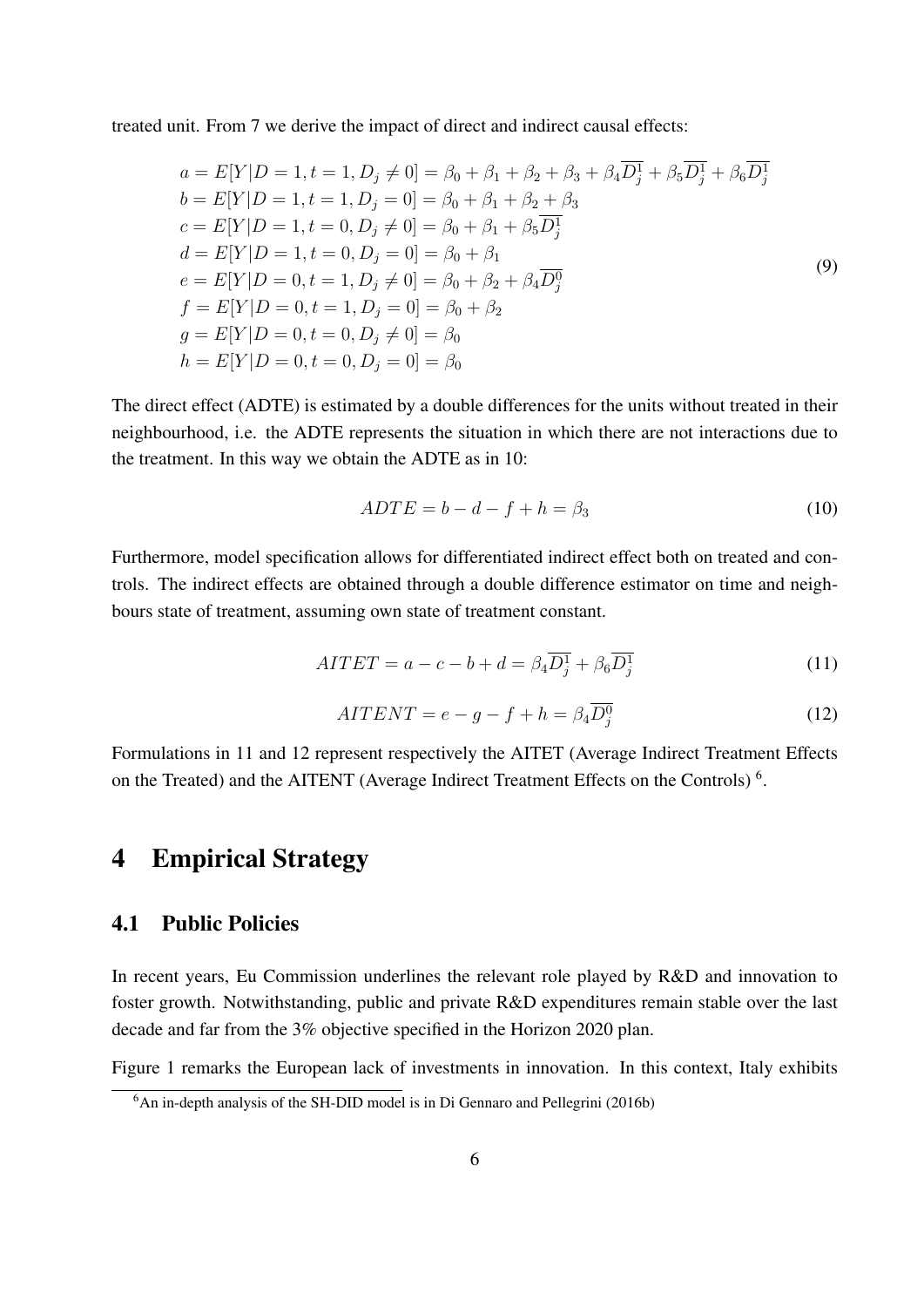

Figure 1: European R&D Expenditures by source of funds

R&D expenditures below European average, regardless of the source of funds. More in detail, in 2007 Italy invests the 0.61 % of the GDP in private R&D, while the 0.52 % of the GDP is devoted to public expenditures. The inadequate effort on R&D appears evidently comparing Italian and European averages. Indeed, EU private and public R&D is, respectively, equal to 1.17 and 0.66 of the GDP. As we will explain later, in this section we take into account the data on R&D expenditures for the 2007 to focus on the pre-treatment period.

The comparative analysis emphasises the shortage of private R&D expenditures. This discrepancy is meaningful to determine the opportunity for Public intervention to obviate private underinvestment. Furthermore, R&D expenditures are not uniformly distributed across Italian Regions. Figure 2 underlines a greater propensity to R&D processes in Northern Regions (with the exception of Aosta Valley and Trentino South-Tirol), while Southern and Insular regions exhibit, on average, lower level of R&D expenditures. The development gap between North and South does not affect only R&D expenses but can be considered one of the major weakness of Italian economic system . Moreover, structural differences can also be found in regional economic accounts and employment rates (MISE, 2015).

The lack of R&D investments and the territorial development gap has required a strong intervention both at European and National level. During the 2007-2013 programming period, Italy is the third largest beneficiary of the European Union's Cohesion Policy after Poland and Spain, receiving a total of almost  $\in 29$  billion in European aid (from the European Regional Development Fund (ERDF) and the European Social Fund (ESF)) under the Convergence, Regional Competitiveness and Employment and European Territorial Cooperation Objectives<sup>7</sup>.

Source: Eurostat Note: Figure 3 shows the R&D expenditures in EU by source of funds in GDP percentage for the year 2007.

<sup>7</sup>The Convergence Objective concerns regions characterised by low levels of GDP and employment, where GDP per head is less than 75% of the EU average. It applies to 99 regions representing 35% of the EU-27 population and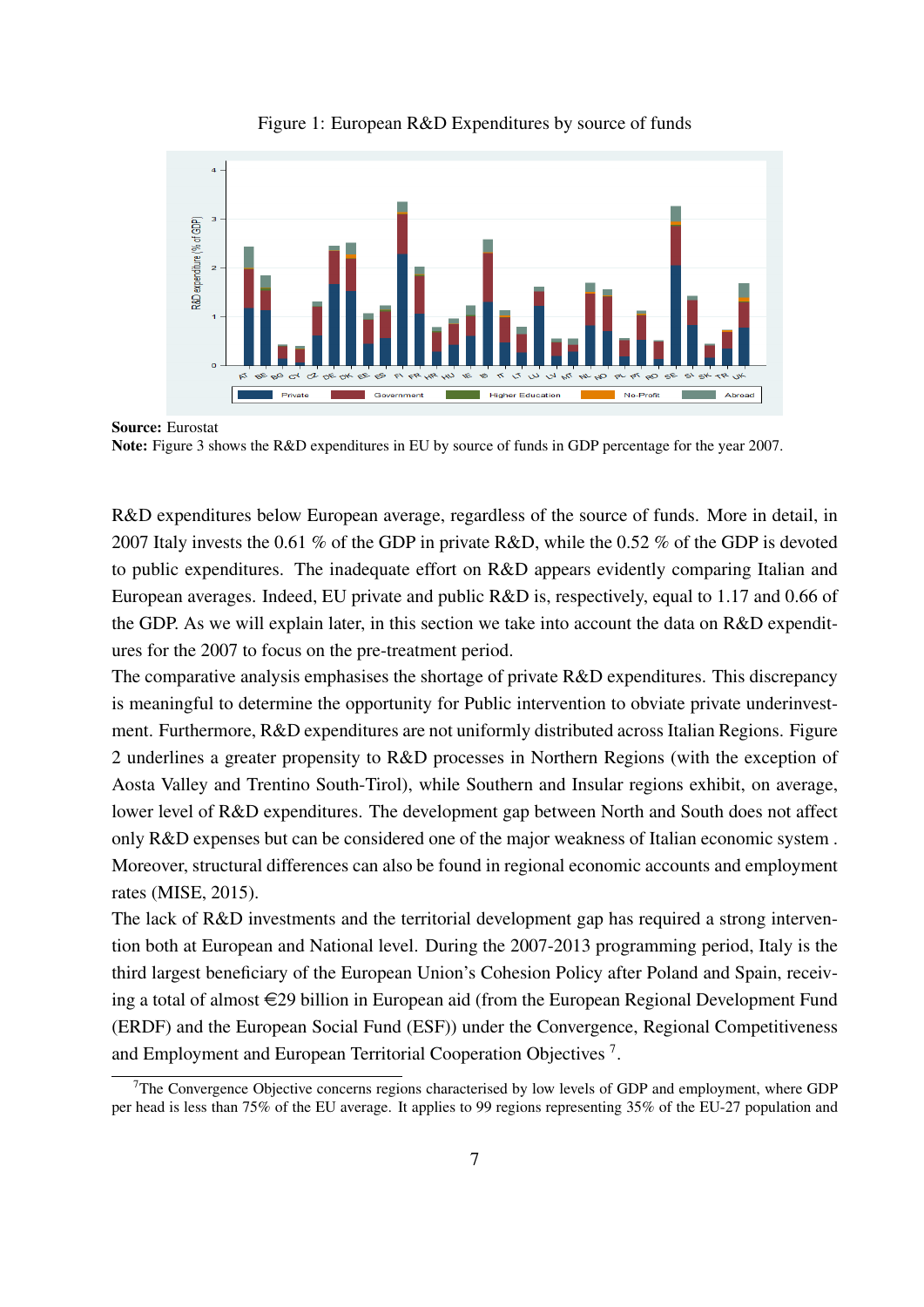

Figure 2: Italian R&D Expenditures in % of the GDP

Source: Eurostat

Note: This figure shows Italian Regional R&D expenditures for the year 2007. It demonstrates a greater propensity to R&D process for the Central and Northern Regions.

| Objective                                 | Fund        | EU   | <b>National Public</b> | Total |
|-------------------------------------------|-------------|------|------------------------|-------|
|                                           | <b>ERDF</b> | 17.8 | 18                     | 35.8  |
| Convergence                               | ESF         | 3.7  | 3.9                    | 7.6   |
| <b>Total Convergence</b>                  | 21.5        | 21.9 | 43.4                   |       |
| Regional Competitiveness and Employment   | <b>ERDF</b> | 3.1  |                        | 8.1   |
|                                           | ESF         | 3.2  | 4.4                    | 7.6   |
| Total Reg. Competitiveness and Employment |             | 6.3  | 9.4                    | 15.7  |
| Total European Territorial Cooperation*   | <b>ERDF</b> |      | $\qquad \qquad$        |       |
| <b>TOTAL</b>                              |             | 28.8 | 313                    | 60.   |

Table 1: Funds for Italy in Billion  $\text{\textsterling}2007\text{-}2013$ 

Source: EU Commission

Note:Figures have been rounded up.

\*Each Territorial Cooperation programme includes a minimum of 15% co-financing from each participating Member State.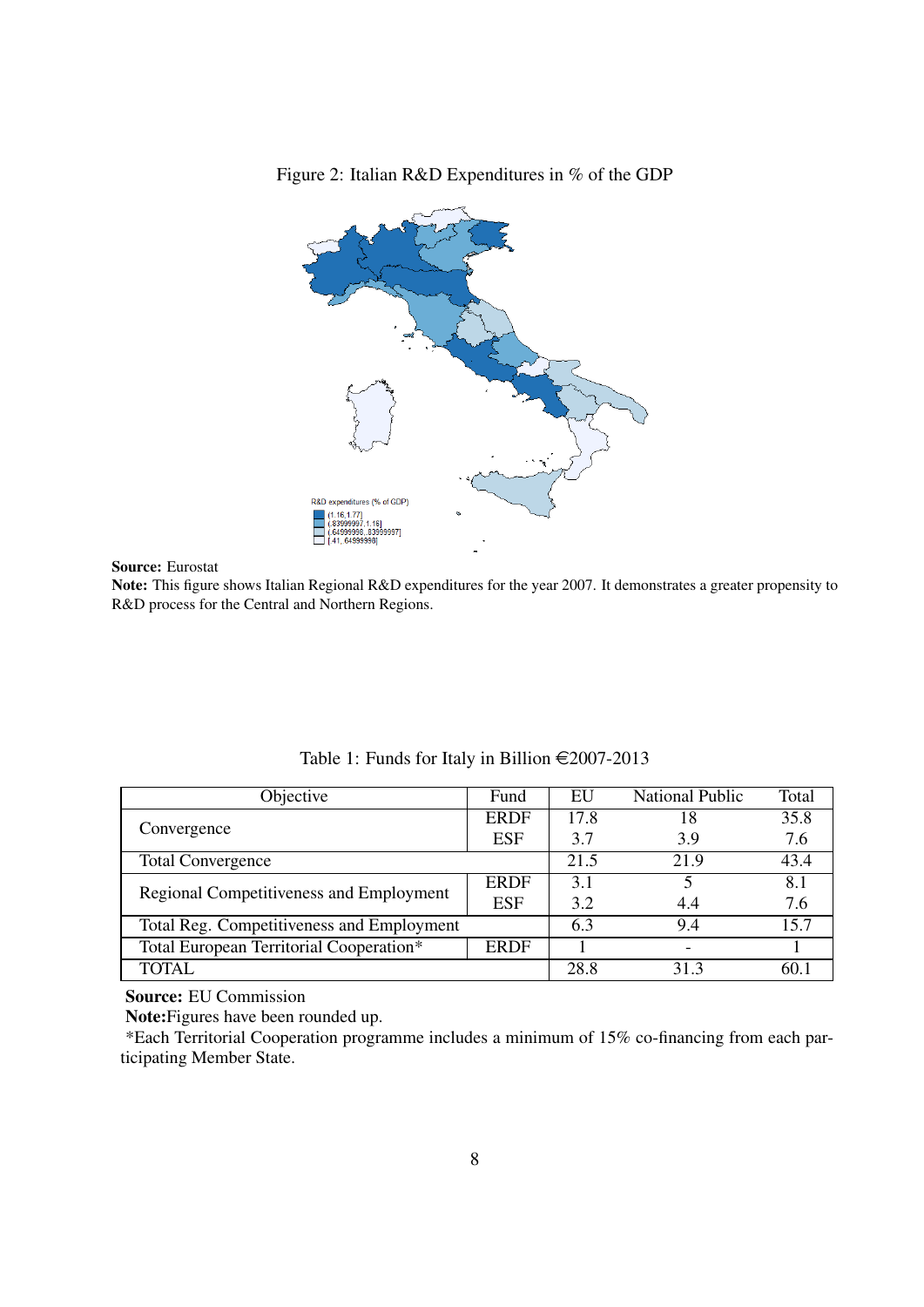Table 1 resumes the total amount of public funding in Italy between 2007-2013. The country-wide financial commitment consists of  $\epsilon$ 60 billion, fairly subdivided between European and National funds. On the whole, Italy has defined 66 programmes:

- 19 programmes under the Convergence objective, with 10 programmes managed at regional level, seven at national level and two interregional programmes;
- 33 programmes under the Regional Competitiveness and Employment objective (32 programmes managed at regional level and one managed at national level);
- 14 programmes under the European Territorial Cooperation Objective.

The main objective in programming period 2007-13 is the reinforcement of Southern regions to catch up with the European average in terms of GDP per capita. Investment in R&D and innovation constitutes the greater part of overall investment. In fact, Italy allocates  $\in 9.6$  billion to this priority, in particular through the "Research and Competitiveness" programme.

Figure 3: Objective of public policies



Note: Figure 3 shows the different objectives of the public policies distinguished by Region.

aims to promote conditions conducive to growth and ones which lead to real-time convergence in the least-developed Member States and regions. The Regional Competitiveness and Employment Objective is applicable to the rest of the EU, or to 172 regions, representing 65% of the EU-27 population. It aims to enhance the competitiveness and attractiveness of regions, as well as boost their employment levels. The Italian Convergence Regions are Campania, Apulia, Calabria, Sicily and Basilicata.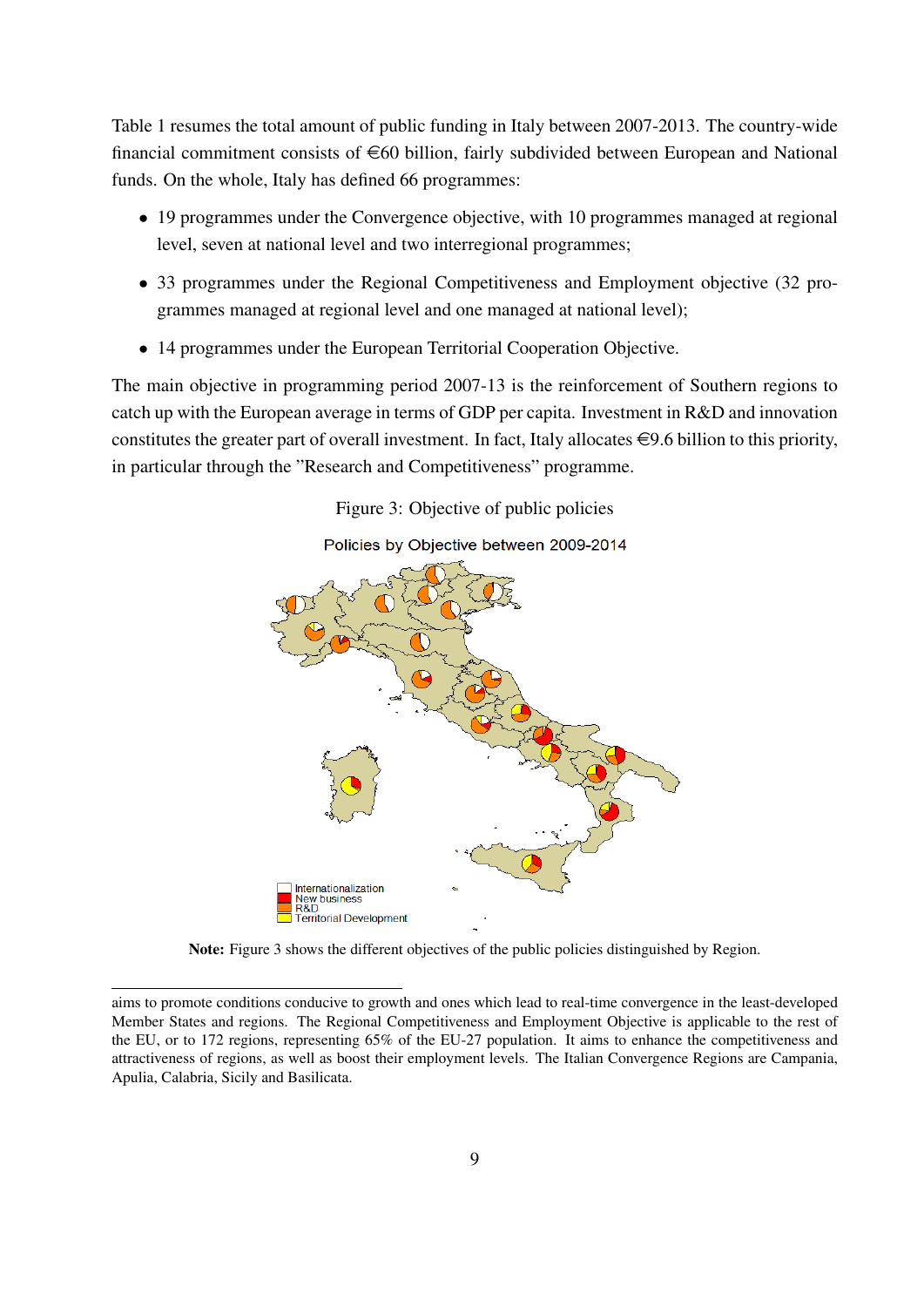Figure 3, analysing the different objectives followed by the policies, remarks the structural differences between Northern and Southern Regions. The firsts develop policies able to promote internationalization and R&D, while the main objectives in Convergence Regions are the growth of territorial competitiveness and the support to new businesses. The different territorial objectives reflect the distinct state of advancement of technological processes between North and South.

## 4.2 Data

In this work we provide evidence on direct and indirect additionality of public incentives supplied to Italian firms. In detail, we evaluate policy effectiveness on R&D expenses and the possible occurrence of spillover effects due to the exposition of neighbours' state of treatment. R&D expenses are introduced in our analysis by two different waves of the Community Innovation Survey<sup>8</sup> (CIS): 2008 and 2010. This data are modelled on harmonized questionnaires at European level, therefore the results of the Italian case can be easily extended and compared with studies based on different countries. The definition of an appropriate dataset requires a preparatory identification of the firms which have reply to both the CIS waves considered.

This process allows to individuate more than 7000 firms. The introduction of indirect effects requires to geolocate companies along Italian territory. Considering the large sample size, we determine the geographical coordinates at municipal level (i.e. every firms located in the same city have same coordinates), while the outcome variables and the treatment are still considered at firm level. Moreover, the definition of treatment group does not distinguish between European, national and regional incentives.

In this way, we are able to include all the incentives provided to the firms in order to avoid the presence of treated units in control group<sup>9</sup>. Conversely, the correct identification of a pre and post treatment period required the exclusion from the sample of all the firms subsidized on 2008 or on both periods. Furthermore, we limit our analysis to SMEs. This decision has a twofold relevance. On one hand, part of the literature underlines a greater additionality of R&D policies on the SMEs sample (see Bronzini and Piselli (2016) inter alia). In addition, this operation allows to control for the presence of structural differences between the treated and control groups due to the presence of

<sup>8</sup>The Community Innovation Survey (CIS) are carried out with two years' frequency by EU member states and number of ESS member countries. The CIS is a survey of innovation activity in enterprises. The harmonised survey is designed to provide information on the innovativeness of sectors by type of enterprises, on the different types of innovation and on various aspects of the development of an innovation, such as the objectives, the sources of information, the public funding, the innovation expenditures, etc. CIS provides statistics broken down by type of innovators, economic activities and size classes (Eurostat).

<sup>9</sup>For example, limiting the analysis on regional subsidies we are able to define an appropriate control group. Notwithstanding, the firms not subsidized can obtain incentives administered at national or European Level invalidating the correctness of our results. Otherwise, considering all the different level of incentives we are able to define correct treated and control group and obtain unbiased estimates.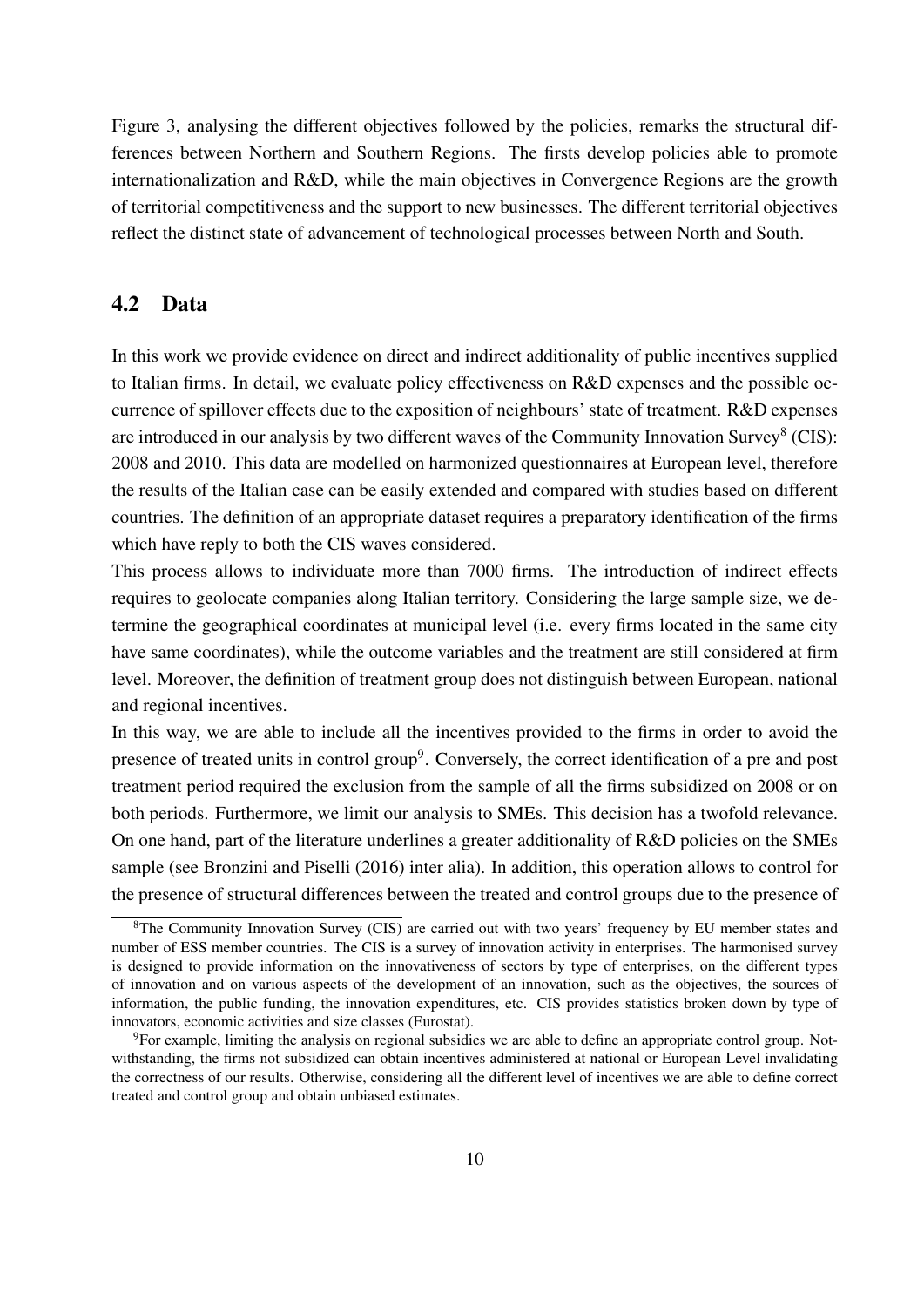large enterprises. However, this operation reduces the overall sample size to 2389 SMEs, of which only 145 treated.



Figure 4: Spatial Distribution of the firms

Note: This figure represents the spatial distribution of the firms, distinguishing between treated and control.

Figure 4 shows the geographical localization of the firms. The majority of the units are located in Italian northern regions, even if the presence of isolated treated, especially in Southern and Insular Italy, has interesting implication on the results. In further detail, the foregoing insight enables to check the case in which there are a limited number of interferences as a consequence of the exposition to neighbours state of treatment.

|  | Table 2: Summary Statistics |  |
|--|-----------------------------|--|
|--|-----------------------------|--|

| Variables                                     |      | Control    |            | Treated |           |           |  |  |  |  |
|-----------------------------------------------|------|------------|------------|---------|-----------|-----------|--|--|--|--|
|                                               | Obs  | Mean       | Std. Dev.  | Obs     | Mean      | Std. Dev. |  |  |  |  |
| Turnovers 2006                                | 2244 | 6095743.00 | 6471570.00 | 145     | 8022972.0 | 7113732.0 |  |  |  |  |
| Employees 2006                                | 2244 | 32.21      | 28.00      | 145     | 47.2      | 34.1      |  |  |  |  |
| Presence in Local Market                      | 2244 | 0.94       | 0.23       | 145     | 0.9       | 0.3       |  |  |  |  |
| Presence in National Market                   | 2244 | 0.53       | 0.50       | 145     | 0.8       | 0.4       |  |  |  |  |
| Turnover share from innovation for the market | 2244 | 0.02       | 0.09       | 145     | 0.2       | 0.2       |  |  |  |  |
| Turnover share from innovation for the firms  | 2244 | 0.03       | 0.13       | 145     | 0.1       | 0.2       |  |  |  |  |
| Turnover share from marginal innovation       | 2244 | 0.96       | 0.29       | 145     | 0.7       | 0.3       |  |  |  |  |

Source: Control Covariates for baseline period (2008)

The summary statistics at baseline period shows some structural differences between treated and control groups, both in terms of size and propensity to innovation. This outline can be, at least, partially influenced by the limited sample size of the treated group. However, the implementation of a Difference in Difference approach allows to check and remove systematic differences between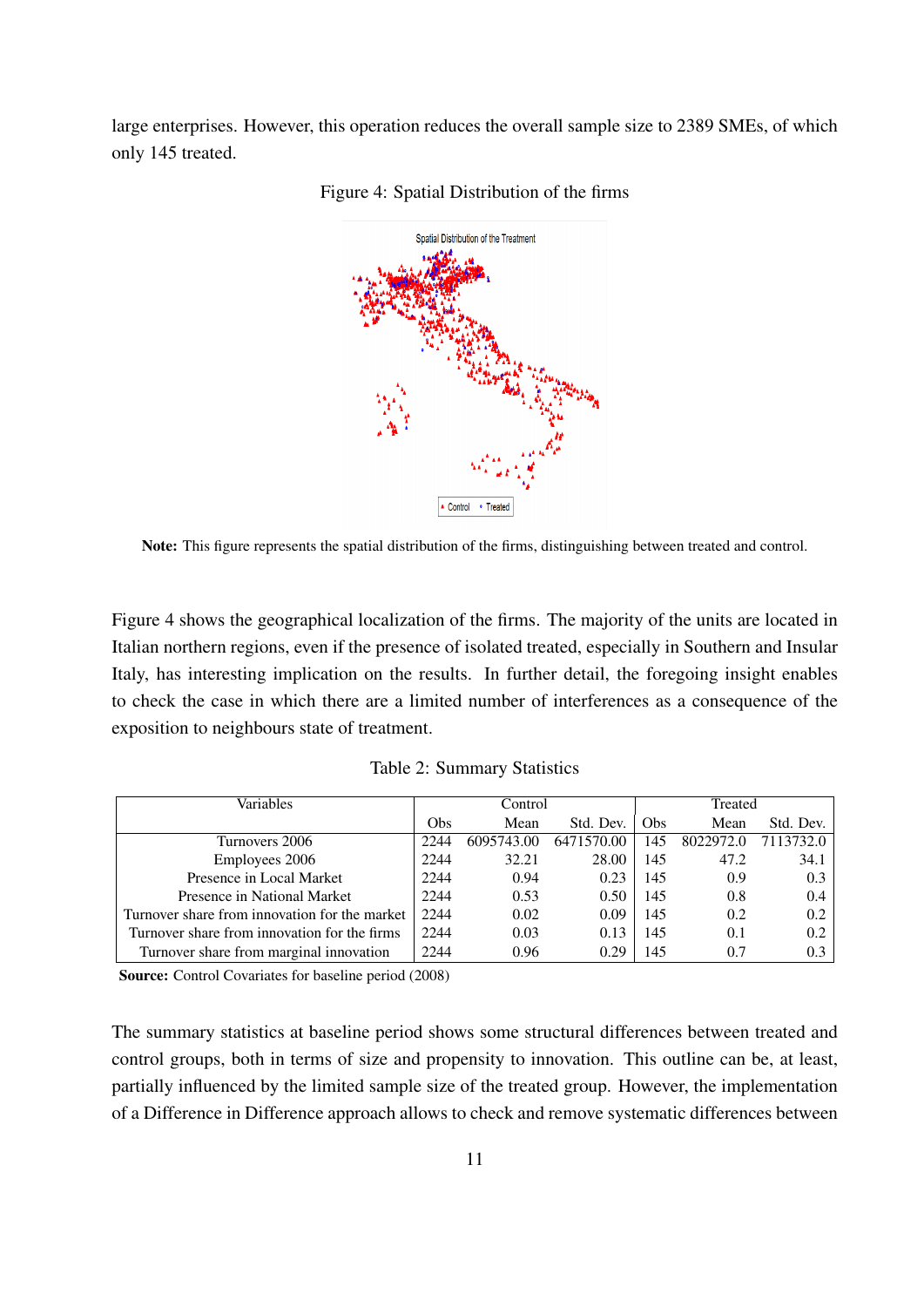the groups.

### 4.3 Econometric Model

To ensure robust and unbiased estimates of both direct and indirect effects we follow the approach in Di Gennaro and Pellegrini (2016b). The aforementioned authors demonstrate how the linear model is an unbiased estimator only of the ATE. Indeed, the linear approach is not able to adequately distinguish between direct and indirect effects, i.e. linear model does not allow to estimate separately the parameters of the interferences  $(D_i t)$  and the interaction between own treatment and the share of treated units in the neighbourhood  $(D_i Dt)$ .

The introduction of an alternative hierarchical specification, with heterogeneity at municipal level considered in the random effects, is therefore required to provide unbiased estimates of both indirect effects on treated and controls. Resuming, in this paper we apply 5 different estimation procedures (reported in the results with the numbers between 1 to 5):

1. 
$$
Y = \beta_0 + \beta_1 D + \beta_2 T + \beta_3 DT
$$

2. 
$$
Y = \beta_0 + \beta_1 D + \beta_2 t + \beta_3 Dt + \beta_4 D_j t + \beta_5 D_j D + \beta_6 D_j Dt
$$

3. 
$$
Y = \beta_0 + \beta_1 D + \beta_2 t + \beta_3 Dt + \beta_4 D_j t + \beta_5 D_j Dt
$$

4. 
$$
Y = \beta_0 + \beta_1 D + \beta_2 t + \beta_3 Dt + \beta_4 D_j t + \beta_5 D_j D + \beta_6 D_j Dt + \epsilon_j
$$

5. 
$$
Y = \beta_0 + \beta_1 D + \beta_2 t + \beta_3 Dt + \beta_4 D_j t + \beta_6 D_j Dt + \epsilon_j
$$

The firsts 3 models are estimated by a linear procedures, while the latter 2 are evaluated by a hierarchical approach. More specifically, model 1 represents the traditional "Diff-in-Diff" approach and it constitutes the benchmark for ATE estimates. The presence of interferences are considered in all the remaining cases.

Furthermore, the difference between linear (resp. hierarchical) models 2 and 3 (resp. 4 and 5) consists of the removal of systematic control for the presence of heterogeneity due to the interactions between own and neighbours state of treatment. This approach allows us to draw attention on the role played by heterogeneity at neighbourhood level on the unbiasedness of indirect effects estimates.

The behaviour of treatment effects over space is investigated by 4 different spatial weight matrix based on the following cut-off distances: 40 km, 50 km, 75 km, 100 km. The smallest cut-off distance (i.e. 40 km) allows to consider the case in which every firm has at least one neighbour (i.e. no island). Taking into account different cut-off distances, the geographical extension of both direct and indirect effects is properly evaluated. Moreover, we are able to identify the spatial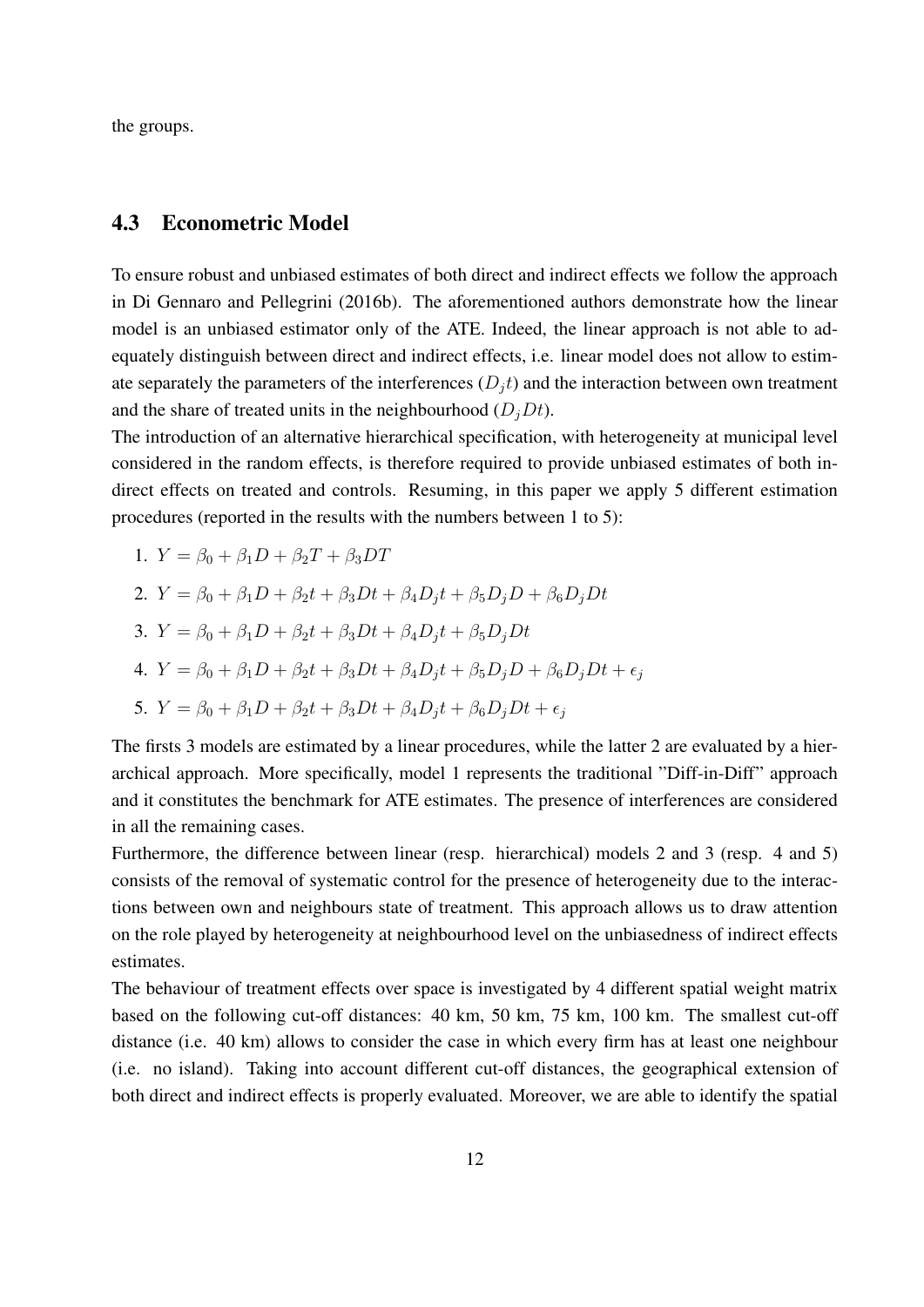trend followed by direct and indirect causal impacts passing by small to greater distances. This procedure permits to obtain information on the optimal dimension of the spillovers over the space.

## 5 Results

The objective of this paper is the evaluation of both direct and indirect additionality of Italian innovation policies. As mentioned above, the effectiveness of the treatment is computed using the informations from Community Innovation Surveys. CIS data provide detailed informations on R&D processes, including the benefits from public incentives, R&D expenditures, R&D outputs, data referred to formation and marketing, etc.

Taking into account the short time frame between pre and post treatment period, we investigate only the results on R&D expenditures. In fact, it is reasonable to expect in first instance an additional impact on innovation expenses, while the evaluation on R&D outputs and economic performance can require a longer time period. In other words, we are not able to properly analyse economic performances in our short term analysis.

Thus, our study is restricted on the evaluation of the effects on total R&D, internal R&D, external R&D and a residual component (Other R&D)<sup>10</sup>. The choice of these variables is adherent for obtaining detailed information on the process of production of innovation and R&D.



Figure 5: Spatial distribution of the proportion of treated neighbours



Note: Figure 5 shows the different quotas of treated neighbours for each firms when we consider different cut-off distances. The considered cut-off are: 40 km, 50 km, 75 km, 100 km.

Figure 5 analyse the share of neighbours treated for all the firms included in our analysis along

<sup>&</sup>lt;sup>10</sup>The Internal R&D includes systematic or occasional activities developed by the firms with own personnel and equipment. The term external R&D is referred to innovation activities implemented by other firms or institution, whereas other R&D is a comprehensive indicator which includes acquisition of equipment, design, formation and training, marketing, etc.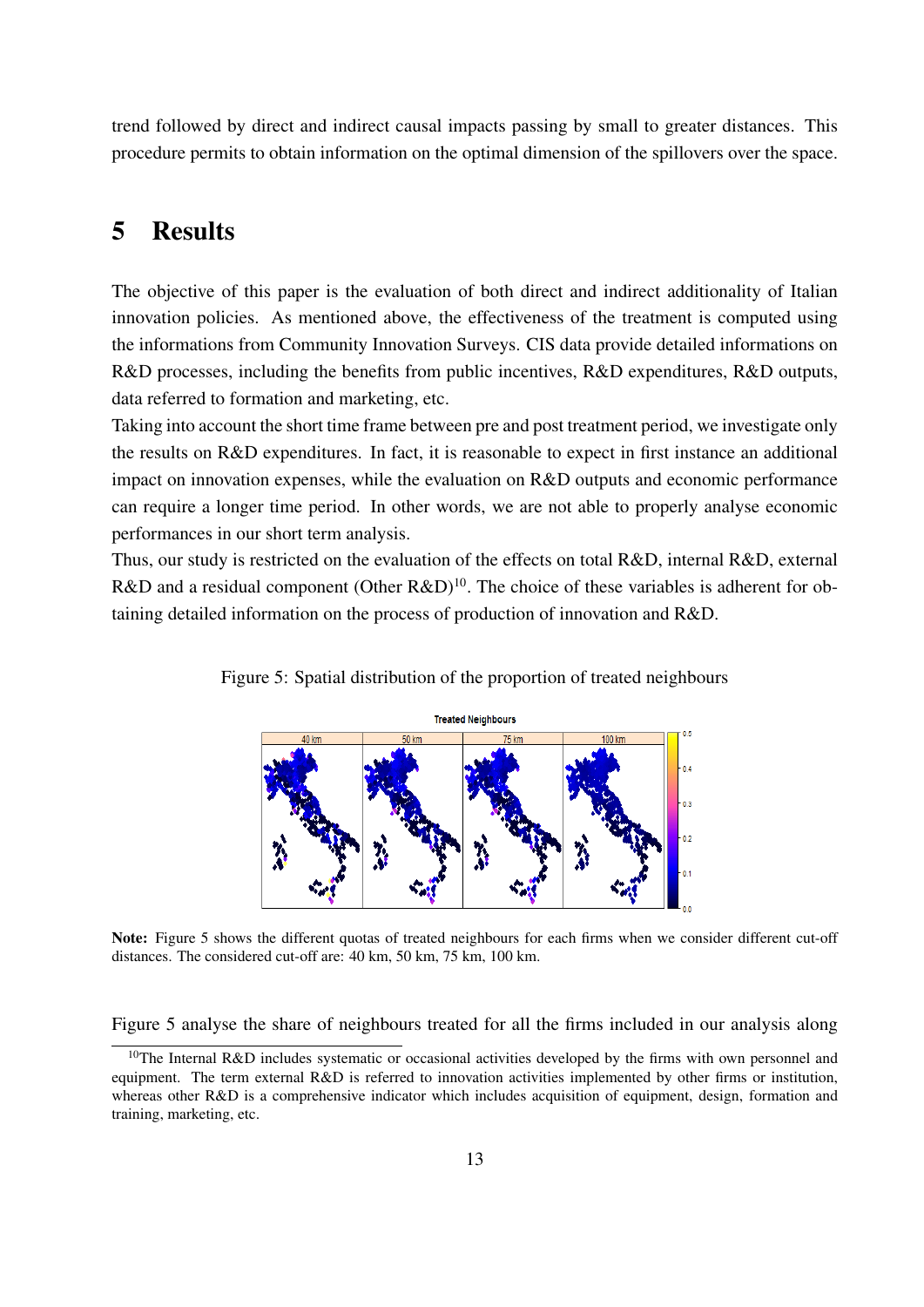Italian territory. Every panel represent a different cut-off distances. This procedure makes possible an in-depth analysis on the impact of the distance on the quota of neighbours treated. For small distances, it appears a limited number of firms characterised by high level of spatial interferences (i.e. yellow and purple units), while the majority of them present a low share of treated neighbours (dark blue). Conversely, increasing cut-off distances implies a reduction, on average, of the strength of spatial interferences. In detail, for a cut-off of 100 km the spatial distribution exhibits low levels of interferences (more or less between 0.0 and 0.15). The shortcoming of long-distance interactions highlights possible linkages between physical distance and diffusion of the indirect effects<sup>11</sup>. This relation is deepened in the discussion of the results (see table 4).

The discussion of the results consists of a step-by-step analysis. Firstly, we focus on the total impact of the treatment (model 1). The ATE estimated in model 1 constitutes the benchmark for the decomposition process proposed with the alternative Difference in Difference models<sup>12</sup> The estimates demonstrate positive and significant ATE for almost all the outcome variables, with the exception of Total R&D per employee. These results provides evidence on the additionality on R&D expenses. In other words, short term investments on R&D activities are fostered by public policies. Notwithstanding, the novel SH-DID approach implemented in models 2-5 allows to analyse the possible occurrence of spillover effects in R&D activities (i.e. the impact of both own and neighbours' state of treatment).

Considering spatial interactions between units, we observe significant and positive direct effects, particularly in relation to total and external R&D expenses (models 2 and 4). Direct effect is bigger than the total impact, suggesting the presence of negative externalities. This is confirmed by negative and meaningful AITET on both above-mentioned variables. Moreover, we demonstrate the spatial limited extent of the spillover effects and the downfall of spatial interferences for high distances.

For instance, external R&D exhibits a wider direct effect for bigger distances. Conversely, indirect effects are characterised by an inverse relation with distance. This intuition is confirmed by the results on total R&D expenses. However, our analysis does not produce evidence of spillover effects on control units (i.e. the impact of having neighbours treated), even if, on the whole, we can observe positive and not significant effects.

In summary, having neighbours treated provides a small improvement on R&D expenses of the control units. However, treated units do not have benefits from having treated neighbours. Moreover, increasing the level of spatial interferences increase the detrimental effects of having

 $11$ To give an example: we can imagine three different firms  $(A, B, A)$  and C) located along a straight line and only one of them (A) is treated. The distance between A-B is 20 km, while A-C is 50 km far. It seems reasonable to assume that indirect effect of being subject to the treatment of A decreases with the distances. Thus, we expect a greater impact on B in comparison with the effect on C.

<sup>&</sup>lt;sup>12</sup>As mentioned above, our approach allows to decompose the ATE in direct and indirect effects. The robustness and correctness of this methodology requires to take into account the unbiased ATE obtained by the "traditional" Diff-in-Diff.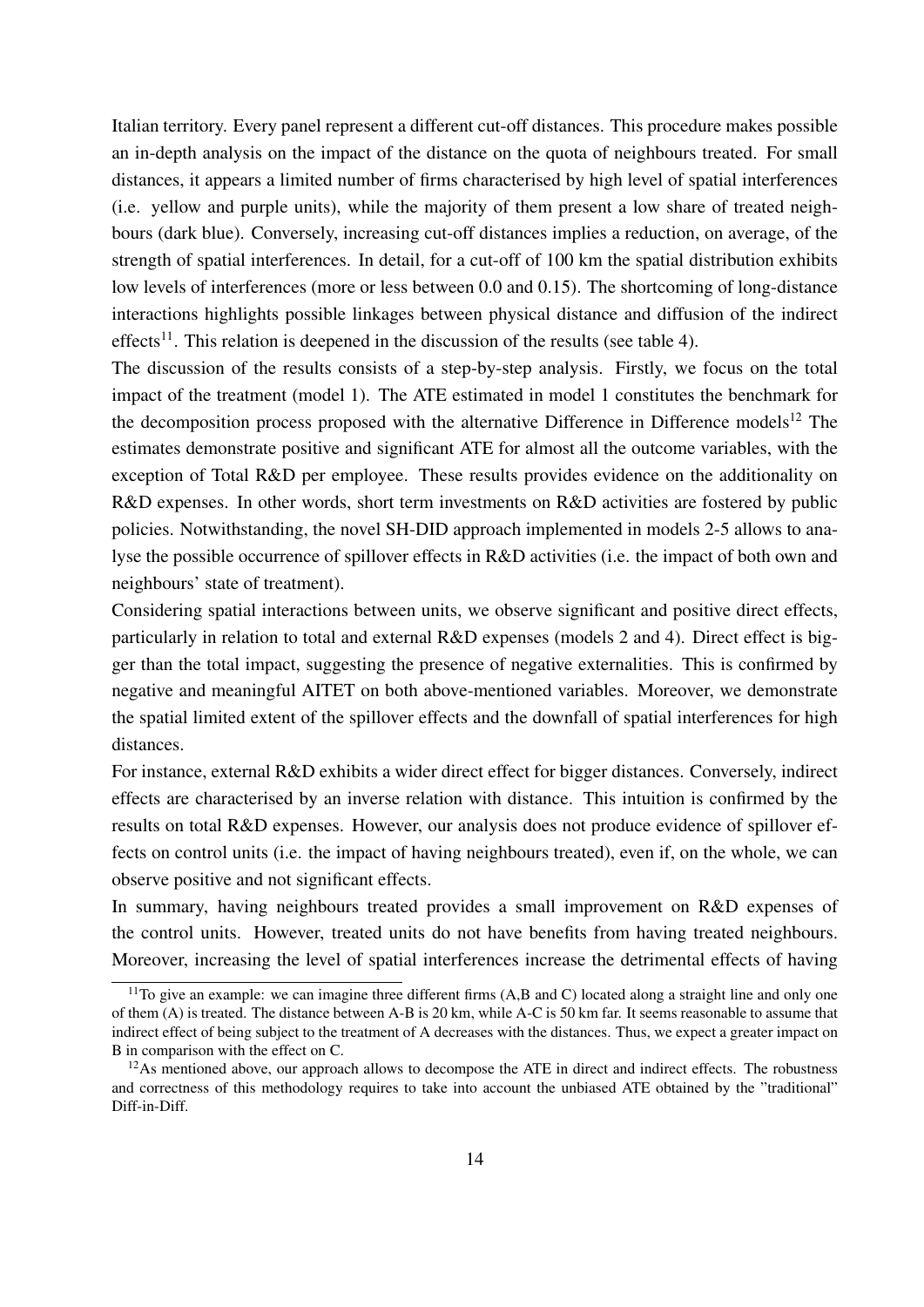#### Table 3: Decomposition of the ATE

|                |              |                                                                                                                                                                                              |              | 40                 |               |            |             | 50           |               |                  |             | 75           |               |                  | 100         |              |               |            |  |  |
|----------------|--------------|----------------------------------------------------------------------------------------------------------------------------------------------------------------------------------------------|--------------|--------------------|---------------|------------|-------------|--------------|---------------|------------------|-------------|--------------|---------------|------------------|-------------|--------------|---------------|------------|--|--|
|                |              |                                                                                                                                                                                              | <b>ADTE</b>  | <b>AITET</b>       | <b>AITENT</b> | <b>ATE</b> | <b>ADTE</b> | <b>AITET</b> | <b>AITENT</b> | <b>ATE</b>       | <b>ADTE</b> | <b>AITET</b> | <b>AITENT</b> | <b>ATE</b>       | <b>ADTE</b> | <b>AITET</b> | <b>AITENT</b> | <b>ATE</b> |  |  |
|                |              | $[1] \centering% \includegraphics[width=1\textwidth]{Figures/PQ1.pdf} \caption{The 3D (black) model for the $z$-axis. The left side is the same as in Figure \ref{fig:10}. } \label{fig:11}$ |              |                    |               | 210227.4   |             |              |               | 210227.4         |             |              |               | 210227.4         |             |              |               | 210227.4   |  |  |
|                |              | [2]                                                                                                                                                                                          | 321544.8     | $-111465.3$        | $-147.9$      | 210227.4   | 317075.4    | $-113433.1$  |               | -6585.2 210227.4 | 257363.5    | $-50137.9$   |               | -3001.9 210227.4 | 699105.9    | $-480755.$   | 8123.4        | 210227.4   |  |  |
|                | Total R&D    | $\lceil 3 \rceil$                                                                                                                                                                            | 579792.4     | $-369712.9$        | $-147.9$      | 210227.4   | 836312.8    | $-632670.6$  | $-6585.2$     | 210227.4         | 907051.0    | $-699825.4$  | -3001.9       | 210227.4         | 1622686.5   | 1404335.8    | 8123.4        | 210227.4   |  |  |
|                |              | [4]                                                                                                                                                                                          | 322829.3     | $-111465.3$        | 1172.3        | 210191.7   | 319166.1    | $-113433.$   | $-4455.4$     | 210188.4         | 262226.4    | $-50137.9$   | 1899.7        | 210188.8         | 699838.1    | $-480755.$   | 8891.6        | 210191.5   |  |  |
|                |              | [5]                                                                                                                                                                                          | 560744.0     | $-346689.5$        | 3864.0        | 210190.6   | 806701.9    | -595507.8    | 1005.6        | 210188.5         | 869538.1    | $-649015.8$  | 10332.9       | 210189.3         | 1556882.0   | $-1325204.4$ | 21486.0       | 210191.7   |  |  |
|                |              |                                                                                                                                                                                              |              |                    |               | 85254.9    |             |              |               | 85254.9          |             |              |               | 85254.9          |             |              |               | 85254.9    |  |  |
|                |              | $\lceil 2 \rceil$                                                                                                                                                                            | $-21882.5$   | 106687.8           | $-449.7$      | 85254.9    | 76498.2     | 8417.4       | $-339.3$      | 85254.9          | 76745.7     | 9278.1       | 768.9         | 85254.9          | 83825.8     | 4615.6       | 3186.5        | 85254.9    |  |  |
|                | Internal R&D | [3]                                                                                                                                                                                          | 215938.1     | $-131132.9$        | $-449.7$      | 85254.9    | 476822.0    | $-391906.4$  | $-339.3$      | 85254.9          | 526025.6    | $-440001.8$  | 768.9         | 85254.9          | 808295.9    | $-719854.5$  | 3186.5        | 85254.9    |  |  |
|                |              | [4]                                                                                                                                                                                          | $-18851.7$   | 106687.8           | 2589.1        | 85247.0    | 80033.6     | 8417.4       | 3207.1        | 85243.9          | 81925.8     | 9278.1       | 5959.3        | 85244.6          | 86363.9     | 4615.6       | 5732.8        | 85246.7    |  |  |
|                |              | $\left[5\right]$                                                                                                                                                                             | 202543.5     | $-112105.4$        | 5193.4        | 85244.7    | 454193.5    | $-361333.9$  | 7615.6        | 85244.0          | 500731.8    | $-403272.1$  | 12215.0       | 85244.7          | 768595.6    | $-666706.9$  | 16642.8       | 85246.0    |  |  |
|                |              | П                                                                                                                                                                                            |              |                    |               | 43571.4    |             |              |               | 43571.4          |             |              |               | 43571.4          |             |              |               | 43571.4    |  |  |
|                |              | [2]                                                                                                                                                                                          |              | 214291.0 -170768.5 | $-48.8$       | 43571.4    | 266426.9    | $-223081.9$  | $-226.4$      | 43571.4          | 234632.4    | $-191445.0$  | $-384.0$      | 43571.4          | 398763.8    | $-355143.9$  | 48.5          | 43571.4    |  |  |
| <b>OUTCOME</b> | External R&D |                                                                                                                                                                                              | [3] 233369.0 | $-189846.4$        | $-48.8$       | 43571.4    | 312577.3    | $-269232.3$  | $-226.4$      | 43571.4          | 304077.7    | $-260890.3$  | $-384.0$      | 43571.4          | 487814.4    | $-444194.5$  | 48.5          | 43571.4    |  |  |
|                |              | [4]                                                                                                                                                                                          | 1214361.9    | $-170768.5$        | 25.2          | 43568.3    | 266711.8    | $-223081.9$  | 62.8          | 43567.1          | 235739.4    | $-191445.0$  | 727.2         | 43567.           | 397758.0    | $-355143.9$  | $-953.4$      | 43567.4    |  |  |
|                |              | [5]                                                                                                                                                                                          | 231258.3     | $-187471.5$        | 218.6         | 43568.2    | 309128.9    | $-265014.9$  | 546.8         | 43567.2          | 299538.0    | $-254343.3$  | 1627.5        | 43567.2          | 481707.7    | $-437836.7$  | 303.6         | 43567.4    |  |  |
|                |              | Ш                                                                                                                                                                                            |              |                    |               | 81401.2    |             |              |               | 81401.2          |             |              |               | 81401.2          |             |              |               | 81401.2    |  |  |
|                |              | $\lceil 2 \rceil$                                                                                                                                                                            | 129136.3     | $-47384.6$         | 350.5         | 81401.2    | $-25849.7$  | 101231.4     | $-6019.5$     | 81401.2          | $-54014.7$  | 132029.0     | $-3386.8$     | 81401.2          | 216516.3    | $-130226.8$  | 4888.3        | 81401.2    |  |  |
|                | Other R&D    | [3]                                                                                                                                                                                          | 130485.3     | $-48733.6$         | 350.5         | 81401.2    | 46913.6     | 28468.1      | $-6019.5$     | 81401.2          | 76947.6     | 1066.7       | $-3386.8$     | 81401.2          | 326576.2    | $-240286.7$  | 4888.3        | 81401.2    |  |  |
|                |              | [4]                                                                                                                                                                                          | 129689.0     | $-47384.6$         | 916.9         | 81387.4    | $-24773.2$  | 101231.4     | $-4928.8$     | 81387.1          | $-52150.4$  | 132029.0     | $-1508.7$     | 81387.3          | 219294.1    | $-130226.8$  | 7679.4        | 81387.9    |  |  |
|                |              | $\left[5\right]$                                                                                                                                                                             | 125453.1     | $-43182.6$         | 883.2         | 81387.4    | 39209.0     | 37747.5      | -4430.6       | 81387.1          | 66348.2     | 14532.1      | $-507.0$      | 81387.4          | 307179.6    | $-217357.5$  | 8434.2        | 81387.9    |  |  |
|                |              | Ш                                                                                                                                                                                            |              |                    |               | 534.1      |             |              |               | 534.1            |             |              |               | 534.1            |             |              |               | 534.1      |  |  |
|                | Total R&D    | $[2]$                                                                                                                                                                                        | 3776.5       | $-3241.2$          | 1.3           | 534.1      | 667.9       | $-176.3$     | $-42.5$       | 534.1            | 383.8       | 261.8        | 111.5         | 534.1            | 4888.7      | $-4106.8$    | 247.8         | 534.1      |  |  |
|                | per Employee | $[3]$                                                                                                                                                                                        | 5446.4       | $-4911.1$          | 1.3           | 534.1      | 6269.7      | $-5778.1$    | $-42.5$       | 534.1            | 9099.8      | $-8454.2$    | 111.5         | 534.1            | 16749.7     | $-15967.8$   | 247.8         | 534.1      |  |  |
|                |              | $[4]$                                                                                                                                                                                        | 3829.1       | $-3241.2$          | 54.9          | 533.0      | 758.9       | $-176.3$     | 49.5          | 533.0            | 443.6       | 261.8        | 172.3         | 533.0            | 4980.6      | $-4106.8$    | 340.7         | 533.1      |  |  |
|                |              | $[5]$                                                                                                                                                                                        | 5240.2       | $-4642.6$          | 64.6          | 533.0      | 5887.6      | $-5271.5$    | 83.0          | 533.0            | 8575.9      | $-7815.1$    | 227.8         | 533.0            | 15946.1     | $-14996.5$   | 416.6         | 533.1      |  |  |

List of approach [1] Traditional DID

[2] Linear DID with Interferences, complete model<br>[3] Linear DID with Interferences, alternative specification without control for  $D_jD$ <br>[4] Multilevel DID with interferences, complete model with inclusion of random effect

[5] Multilevel DID with interferences, alternative specification (No  $D_jD$ ) with inclusion of random effects at provincial and regional level

The inclusion or not of a treated unit in the neighbourhood of the others is calculated by different cut-off distances: 40 km, 50 km, 75 km, 100 km

neighbours treated. The occurrence of negative spillovers in presence of interferences between units can be, at least partially, explained in terms of job market. In fact, the benefits of sharing information and knowledge in a highly concentrated market can be counterbalanced by a greater competition on skilled workers with detrimental effects on R&D expenditures. In this sense, it is interesting to underline the presence of significant and positive spillovers on Internal R&D. In other words, treated firms implementing R&D activities with own personnel and equipment maximize spatial spillover (i.e. this firms do not match with the detrimental effects of an increase in the demand of skilled workers).

Models 3 and 5 underline the estimation bias if we erroneously omit the check for heterogeneity due to the interaction between own and neighbours state of treatment. The bias of the estimates appear clear in particular with reference to direct and indirect effects on the treated. Nevertheless, the results of the "restricted" model are in line with the ones of the complete model for both direct and indirect effects.

As indicated in the preceding section, the results of the novel SH-DID model can be easily recombined in the ATE. Table 3 resumes the decomposition process of the ATE, highlighting the average intensity of both direct and indirect effects. This table gives a clear overview on the extension of treatment effects. The analysis of the paths followed by the decomposition process open up two distinct considerations.

On the one hand, the complete models (i.e. 2 and 4) shows equal estimates of the AITET, but differentiated results for ADTE and AITENT. As explained above, this is mainly due to the different estimation procedures. Indeed, linear model does not correctly distinguish between different indirect effects, even if it is able to catch unbiased ATE estimates. Instead, hierarchical model is a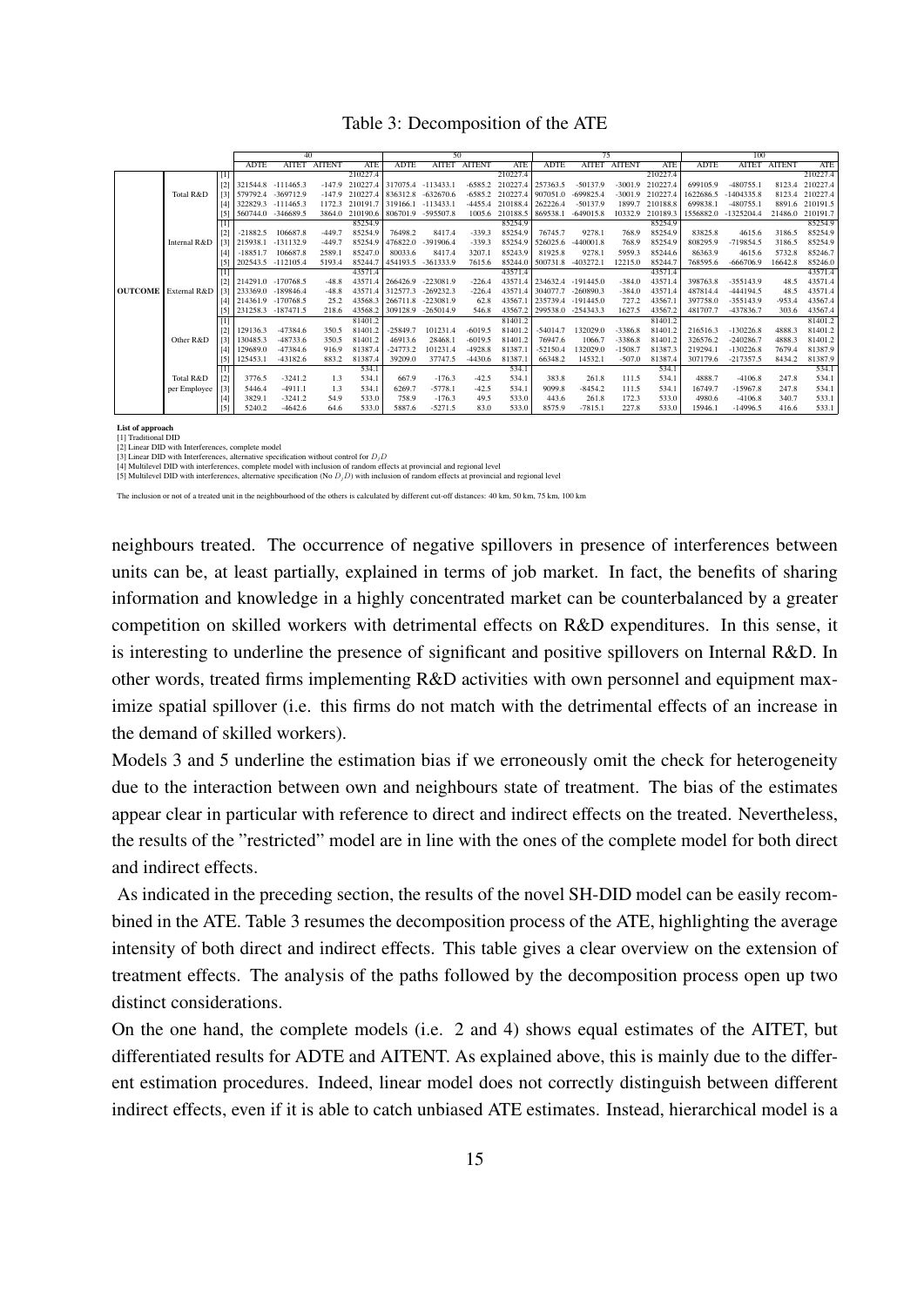Table 4: Results

|    |     | <b>OUTCOME</b> |             |               |             |               |              |          |               |           |                   |              |              |              |              |              |           |           |              |           |              |       |                        |             |         |             |
|----|-----|----------------|-------------|---------------|-------------|---------------|--------------|----------|---------------|-----------|-------------------|--------------|--------------|--------------|--------------|--------------|-----------|-----------|--------------|-----------|--------------|-------|------------------------|-------------|---------|-------------|
|    |     |                |             | Total R&D     |             |               | Internal R&D |          |               |           |                   | External R&D |              |              |              |              | Other R&D |           |              |           |              |       | Total R&D per Employee |             |         |             |
|    |     |                |             | [3]           | [4]         | [5]           |              |          |               | [4]       | $\lceil 5 \rceil$ | $\mathbf{I}$ | $[2]$        |              | $[4]$        | [5]          |           |           | $[3]$        | [4]       |              |       |                        |             |         | [5]         |
|    | Dt  | $210.2***$     | $321.5***$  | 579.8***      | 322.8**     | $560.7***$    | $85.3**$     | $-21.9$  | $215.9***$    | $-18.9$   | $202.5***$        | $43.6***$    | $214.3***$   | 233.4***     | $214.4***$   | $231.3***$   | $81.4**$  | $129.1*$  | $130.5**$    | 129.7*    | $125.5***$   | 0.5   | 3.8                    | $5.4**$     | 3.8     | $5.2**$     |
|    |     | 169.3          | [131.2]     | [105.6]       | [129]       | [104.4]       | [38.8]       | [73.4]   | [59.2]        | [71.7]    | [58.1]            | [18.7]       | [35.2]       | [28.3]       | [34.7]       | [28.0]       | [36.5]    | [69.4]    | [55.8]       | [69.0]    | [55.6]       | [1.7] | [3.2]                  | [2.6]       | [3.2]   | [2.6]       |
|    | Dit |                | $-2.5$      | $-2.5$        | 19.4        | 64.1          |              | $-7.5$   | $-7.5$        | 42.9      | 86.1              |              | $-0.8$       | $-0.8$       | 0.4          | 3.6          |           | 5.8       | 5.8          | 15.2      | 14.6         |       | 0.002                  | 0.002       | 0.9     |             |
|    |     |                | [265.6]     | [265.9]       | [295.4]     | [295.4]       |              | [148.5]  | [148.9]       | [166.0]   | [166.3]           |              | [71.2]       | [71.2]       | [79.5]       | [79.5]       |           | [140.4]   | [140.4]      | [150.1]   | [150.0]      |       | [6.5]                  | [6.5]       | [6.9]   | [6.9]       |
|    | DiD |                | $-1740.5$   | $-5778.6***$  | $-1762.4$   | $-5485.1***$  |              | 1675.7*  | $-2043.0***$  | $1625.3*$ | 1839.1***         |              | $-2669.4***$ | $-2967.7***$ | $-2670.7***$ | $-2935.0***$ |           | $-746.7$  | $-767.8$     | $-756.1$  | -689.9       |       | $-50.7$                | $-76.8**$   | $-51.6$ | $-73.7**$   |
|    |     |                | [1746.5]    | [1250.4]      | [1718.9]    | [1241.9]      |              | [976.7]  | [700.6]       | [955.1]   | [692208.7]        |              | [468.0]      | [334.7]      | [462.1]      | [333.6]      |           | [923.3]   | [660.3]      | [919.3]   | [660257.1]   |       | [42.9]                 | [30.7]      | [42.8]  | [30.7]      |
|    | Dt  | $210.2***$     | $317.0***$  | $836.3***$    | $319.2**$   | $806.8***$    | $85.3**$     | 76.5     | 476.8***      | 80.0      | 454.2***          | $43.6***$    | $266.4***$   | $312.6***$   | $266.7***$   | $309.1***$   | $81.4**$  | $-25.8$   | 46.9         | $-24.8$   | 39.2         | 0.5   |                        | $6.3***$    | 0.8     | $5.9**$     |
|    |     | [69.3]         | [151.7]     | [118.9]       | [149.3]     | [117.7]       | [38.8]       | [84.6]   | [66.5]        | [82.7]    | [65.5]            | [18.7]       | [40.7]       | [31.8]       | [40.2]       | [31.6]       | [36.5]    | [80.6]    | [63.0]       | [80.2]    | [62.8]       | [1.7] | 3.7                    | [2.9]       | [3.7]   | [2.9]       |
|    | Dit |                | $-109.6$    | $-109.6$      | $-74.1$     | 16.7          |              | $-5.6$   | $-5.6$        | 53.4      | 126729.8          |              | $-3.8$       | $-3.8$       | 1.0          | 9.1          |           | $-100.2$  | $-100.2$     | $-82.0$   | $-73729.2$   |       | $-0.1$                 | $-0.7$      | 0.8     |             |
| 50 |     |                | [320.1]     | [321.0]       | [364.9]     | [365.6]       |              | [178.4]  | [179.4]       | [204.9]   | [205892.3]        |              | [85.9]       | [85.9]       | [98.3]       | [98.2]       |           | [169.9    | [169.9]      | [184.3]   | [184.2]      |       | [7.9]                  | [7.9]       | $[8.4]$ | [8.4]       |
|    | DjD |                | $-1565.8$   | $-9234.7***$  | $-1601.2$   | $-8812.2***$  |              | 130.0    | $-5782.7***$  | 70.9      | $-5463.5***$      |              | $-3291.1***$ | $-3972.7***$ | $-3295.9**$  | $-3923.3***$ |           | 1595.3    | 520.6        | 1577.2    | 631.2        |       | $-1.9$                 | $-84.6**$   | $-3.4$  | $-79.2**$   |
|    |     |                | [2002.7]    | [1438.4]      | [1974.2]    | [1430.4]      |              | [1116.2] | [804.0]       | [1094.0]  | [795.9]           |              | [537.2]      | [384.8]      | [531.2]      | [383.9]      |           | [1063.1]  | [761.4]      | [1059.2]  | [761.2]      |       | [49.4]                 | [35.4]      | [49.3]  | [35.4]      |
|    | Dt  | $210.3***$     | 257.3       | $907.1***$    | 262.2       | $869.6***$    | $85.3**$     | 76.7     | $526.0***$    | 81.9      | $500.7***$        | $43.6***$    | $234.6***$   | $304.1***$   | $235.7***$   | 299.5***     | $81.4**$  | $-54.0$   | 76.9         | $-52.2$   | 66.3         | 0.5   | 0.4                    | $9.1***$    | 0.4     | $8.6***$    |
|    |     | 169.3          | [183.5]     | [140.0]       | [180.7]     | [138.5]       | [38.8]       | [102.4]  | [78.2]        | [100.2]   | [77.0]            | [18.7]       | [49.4]       | [37.6]       | [48.8]       | [37.3]       | [36.5]    | 197.3     | [74.0]       | [96.9]    | [73.9]       | [1.7] | [4.5]                  | [3.4]       | [4.5]   | [3.4]       |
|    | Dit |                | $-50.2$     | $-50.2$       | 31.8        | 172.9         |              | 12.9     | 12.9          | 99.7      | 204.4             |              | -6.4         | $-6.4$       | 12.2         | 27.2         |           | $-56.7$   | $-56.7$      | $-25.2$   | $-8.5$       |       | 1.9                    | 1.9         | 2.9     | 3.8         |
|    |     |                | [385.0]     | [386.1]       | 1453.4      | [453.9]       |              | [214.9]  | [215.9]       | [255.6]   | [256.2]           |              | [103.6]      | [103.7]      | [122.6]      | [122.5]      |           | 1204.1    | [204.2]      | [225.2]   | [225.1]      |       | [9.5]                  | [9.5]       | [10.3]  | [10.3]      |
|    | DiD |                | $-694.5$    | $-10344.5***$ | $-776.5$    | $-9812.9***$  |              | 124.9    | $-6548.3***$  | 38.1      | $-6194.2***$      |              | $-2837.2***$ | $-3868.7***$ | $-2855.8**$  | $-3805.1***$ |           | 2017.7    | 72.5         | 1986.3    | 224.3        |       | 2.0                    | $-127.4***$ |         | $-119.9***$ |
|    |     |                | [2531.9]    | [1816.3]      | [2497.1]    | [1802.7]      |              | [1413.0] | [1015.3]      | [1385.2]  | [1002.6]          |              | [681.5]      | [487.6]      | [674.2]      | [485.6]      |           | [1342.4]  | [960.4]      | [1337.7]  | [959.9]      |       | [62.3]                 | [44.6]      | [62.2]  | [44.6]      |
|    | Dt  | $210.3**$      | 699.1***    | $622.7***$    | 699.8***    | 1556.9***     | $85.3**$     | 83.8     | $808.3***$    | 86.4      | 768.6***          | $43.6***$    | $398.8***$   | 487.8***     | 397.8***     | 481.7***     | $81.4**$  | $216.5*$  | $326.6***$   | 219.3*    | $307.2**$    | 0.5   | 4.9                    | $16.7***$   | 5.0     | $15.9**$    |
|    |     | [69.3]         | [229.7]     | [171.1]       | [226.3]     | [169.8]       | [38.8]       | [128.2]  | [95.9]        | [125.5]   | [94.6]            | [18.7]       | [61.9]       | [45.9]       | [61.1]       | [45.7]       | [36.5]    | [122.4]   | [90.9]       | [121.9]   | [90.8]       | [1.7] | 15.7                   | [4.2]       | [5.7]   | [4.2]       |
|    | Dit |                | 136.4       | 136.4         | 149.2       | 360.1         |              | 53.5     | 53.5          | 96.2      | 279.4             |              | 0.8          | 0.8          | $-16.0$      | 5.1          |           | 82.       | 82.          | 128.9     | 141.6        |       |                        | 4.2.        | 5.7     | 7.0         |
|    |     |                | [438.1]     | [439.7]       | 1529.9      | [530.6]       |              | [244.6   | [246.4]       | [299.2]   | [300.6]           |              | [118.0]      | [118.0]      | [143.4]      | [143.1]      |           | [233.4]   | [233.4]      | [261.8]   | [261.7]      |       | [10.8]                 | [10.8]      | [11.9]  | [11.9]      |
|    | DiD |                | $-7258.4**$ | $-20940.5**$  | $-7271.3**$ | $-19992.6***$ |              | 14.9     | $-10717.6***$ | $-27.8$   | $-10156.1***$     |              | $-5262.0***$ | $-6581.2***$ | $-5245.2**$  | $-6491.3***$ |           | $-2011.3$ | $-3641.7***$ | $-2058.1$ | $-3361.6***$ |       | $-65.0$                | $-240.7$ ** | -66.6   | $-229.2***$ |
|    |     |                | [3254.8]    | [2330.7]      | [3211.3]    | [2317.8]      |              | [1817.1] | 1306.0        | [1781.3]  | [1291.7]          |              | [876.7]      | [625.8]      | [867.2]      | [624.1]      |           | [1734.3]  | [1237.5]     | [1728.4]  | [1238.4]     |       | [80.5]                 | [57.5]      | [80.3]  | [57.5]      |

Significance Level: \*\*\* 0.01, \*\* 0.05, \* 0.1 Standard Errors in Square Bracket

N.B. Results and standard errors are express in term of thousands of units.

#### List of approach [1] Traditional DID

[2] Linear DID with Interferences, complete model<br>[3] Linear DID with Interferences, alternative specification without control for  $D_jD$ <br>[4] Multilevel DID with interferences, complete model with inclusion of random effec

The inclusion or not of a treated unit in the neighbourhood of the others are calculated by different cut-off distances: 40 km, 50 km, 75 km, 100 km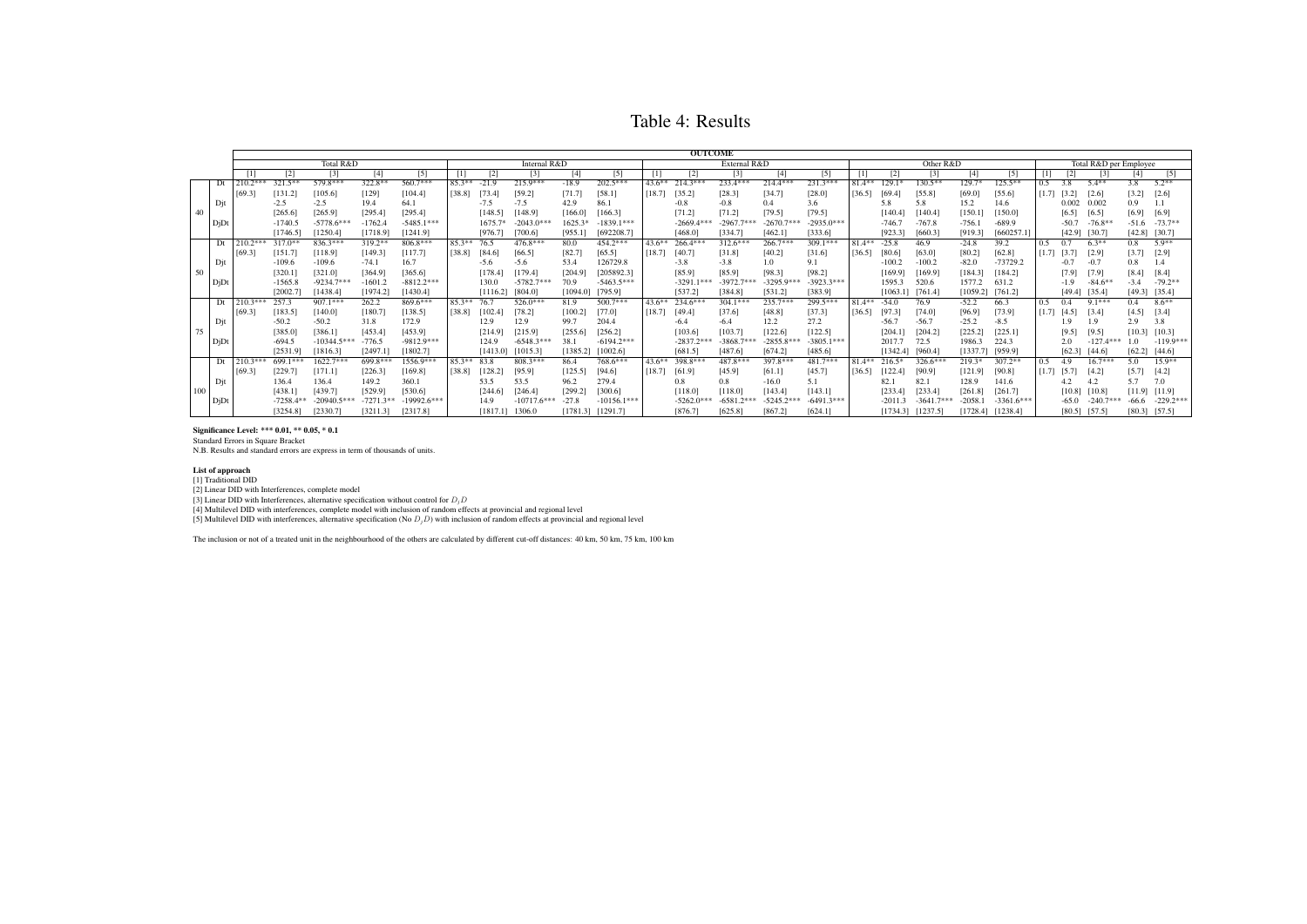good approximation of both total, direct and indirect effects and, on the whole, the SH-DID model produces unbiased and more efficient estimates. This conclusion is in line with Di Gennaro and Pellegrini (2016b).

On the other hand, the decomposition of the ATE shows a strong and positive direct additionality of the policies, while the results on the indirect effects are ambiguous. Indeed, the estimates shows negative and significant spillovers on the treated, while positive a negligible effects on the controls. Furthermore, both direct and indirect effects are influenced by the distance. The paths followed by treatment effects for different cut-off distances have a dual implication on the results. While ADTE increases with distance, we observe a decline of the AITET on treated and a substantial improvement of the AITENT.

To summarize, the different impact of geographical distance sustains the hypothesis at the basis of this thesis. Omitting the role of interferences in causal analysis do not allows to fully understand the effectiveness of the policies. In other terms, only the inclusion of interferences makes possible to fully analyse and understand the spatial dimension of both direct and indirect effects.

# 6 Conclusions

This paper demonstrates the effectiveness of public policies in Italy to foster innovation and R&D processes. The results show significant and positive ATE on total, internal and external R&D expenses. Considering that this paper focuses only on short-term effects, the choice of R&D expenditures to evaluate public policies effectiveness is preferable. In fact, it seems reasonable to expect a longer temporal lag between innovation production and economic and financial benefits on the activities of the firms.

However, this in-depth analysis requires the availability of additional data referred to a wider time window. In this sense, the provision of empirical evidence on the existence of a relation between the significant improvement on R&D expenditures and a strengthening of innovation and economic performances of the firms will be the subject of future studies.

Notwithstanding, the main novelty of this paper consists in the development of a methodology able to include spatial interferences in causal analysis. This approach allows to decompose the ATE in both direct and indirect treatment effects. On the basis of Hudgens and Halloran (2012), we refer to direct effect as the response to the treatment, while the indirect impact is the reply to interferences. However, the definition of interactions between units can be ambiguous and potentially addressed in different ways. To overcome the difficulties on the extent and the role of interferences we include in our analysis only their "spatial" dimension.

More in detail, our methodological approach consists in the inclusion, in the regression model of a Diff-in-Diff estimator, of a variable indicating the state of treatment of the neighbours and the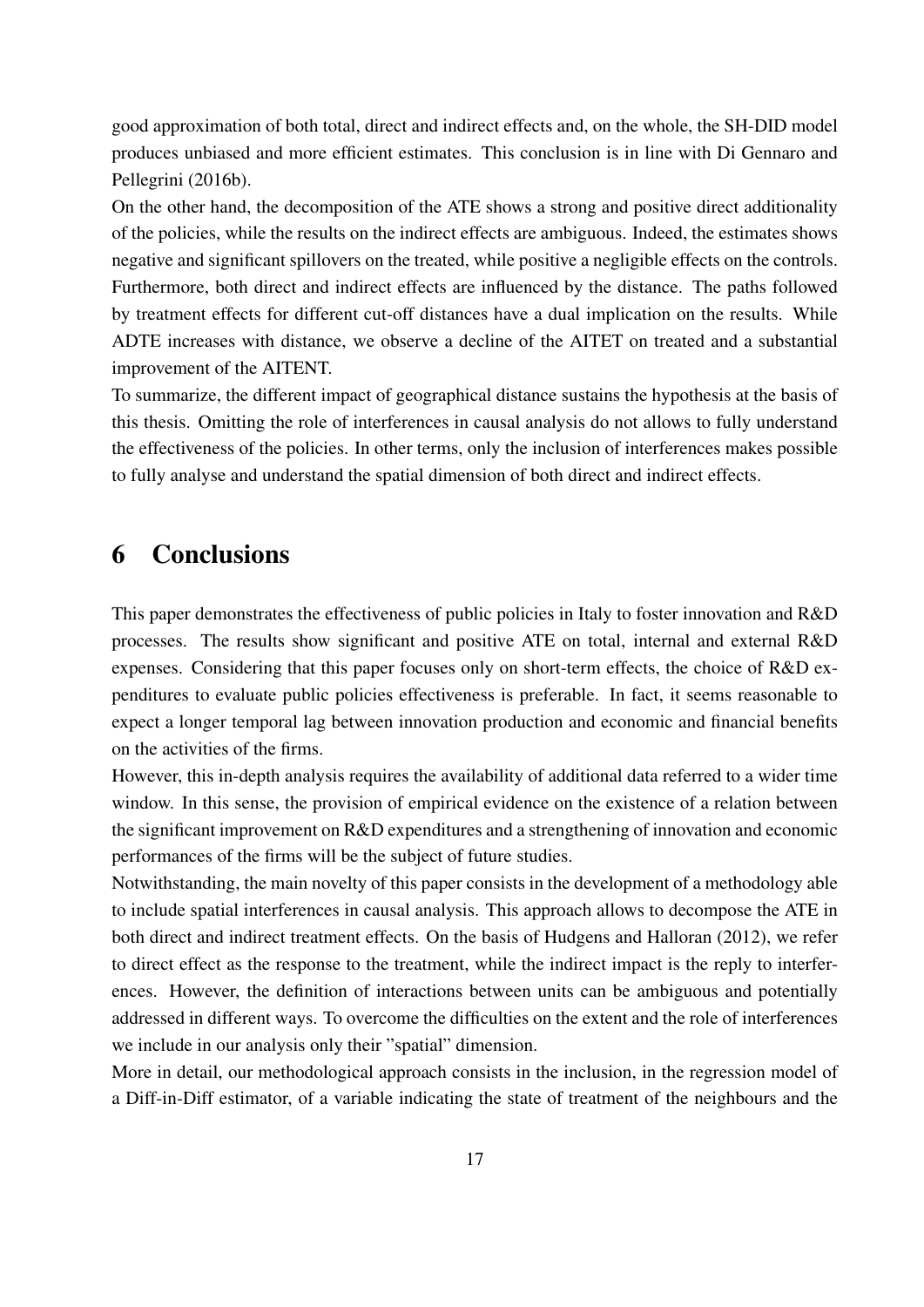consequent interaction with own state of treatment and time. Moreover, under this assumption we are able to distinguish between indirect effects on treated and controls. This intuition is related to the idea that neighbours' treatment can stimulate competitiveness on innovation and labour market. This can generates both centrifugal and centripetal forces.

In fact, on the one hand we can expect the formation of stable network of firms in developing R&D activities. Furthermore, the increase on competitiveness collides with the requirement of more specialized human capital and the subsequent additional rivalry on labour market. Differentiated effects on treated and controls allows to take into account the trade-off between policy effectiveness and the improvement of local competitiveness.

This point is of substantial interest for policy maker. Indeed, rethinking the role of interactions between units as an additional instrument to foster innovation and growth, can lead to a substantial refinement of public policies. From this perspective, the introduction of spatial interferences in causal analysis allows the development of "smart" policies able to maximize the formation of spillover effects taking into account the spatial distribution of the units.

The estimates exhibit an higher intensity of the direct effects in comparison of the ATE, while we observe negative and significant AITET and positive, but negligible, AITENT for all the variables. This result has a twofold relevance. Firstly, the strengthening of direct policy effectiveness implies a substantial improvement of firm capabilities to innovate in the local market, even in absence of interferences.

Conversely, the negative AITET demonstrates the occurrence of congestion effect on labour market that can have detrimental impacts on the additionality of the policies. These two intuitions underline the relation between spatial distribution of the treatment and the objectives of the policies. In fact, in the case in which policies aim to maximize the benefit of being treated it will be preferable a dispersed distribution of the treatment (i.e. 0 or low level of spatial interactions). While, in the case in which the Public Authority seeks to optimize overall territorial competitiveness, it is requested low-medium level of interactions<sup>13</sup>.

Furthermore, this chapter demonstrates the role of distance in estimating the spatial extension of both direct and indirect effects.

Figure 6 resumes the behaviour of treatment effects over space. Focusing on ADTE trend, we observe a stable path moving from short to medium distances, i.e. between 40 and 75 km. However, the direct effect becomes bigger for a cut-off distance equal to 100 km. Conversely, AITET exhibit a similar, even if diverging, path. More in detail, moving the cut-off distance from 40 to 75 km entail limited variations, while AITET significantly worsens over longer distances. Lastly, indirect effects on controls do not present significant variations when cut-off distance changes from 40 to

<sup>&</sup>lt;sup>13</sup>We can imagine two different examples to resume these assumption. On one hand, we can think to policies devoted to the formation of new firms. In this perspective, the aim of such instruments is necessarily the maximization of the additional benefits of being subsidized. On the other hand, we imagine policies designed to foster the growth in undeveloped areas. It seems reasonable to assume that this instrument aims to maximize the spillover effects.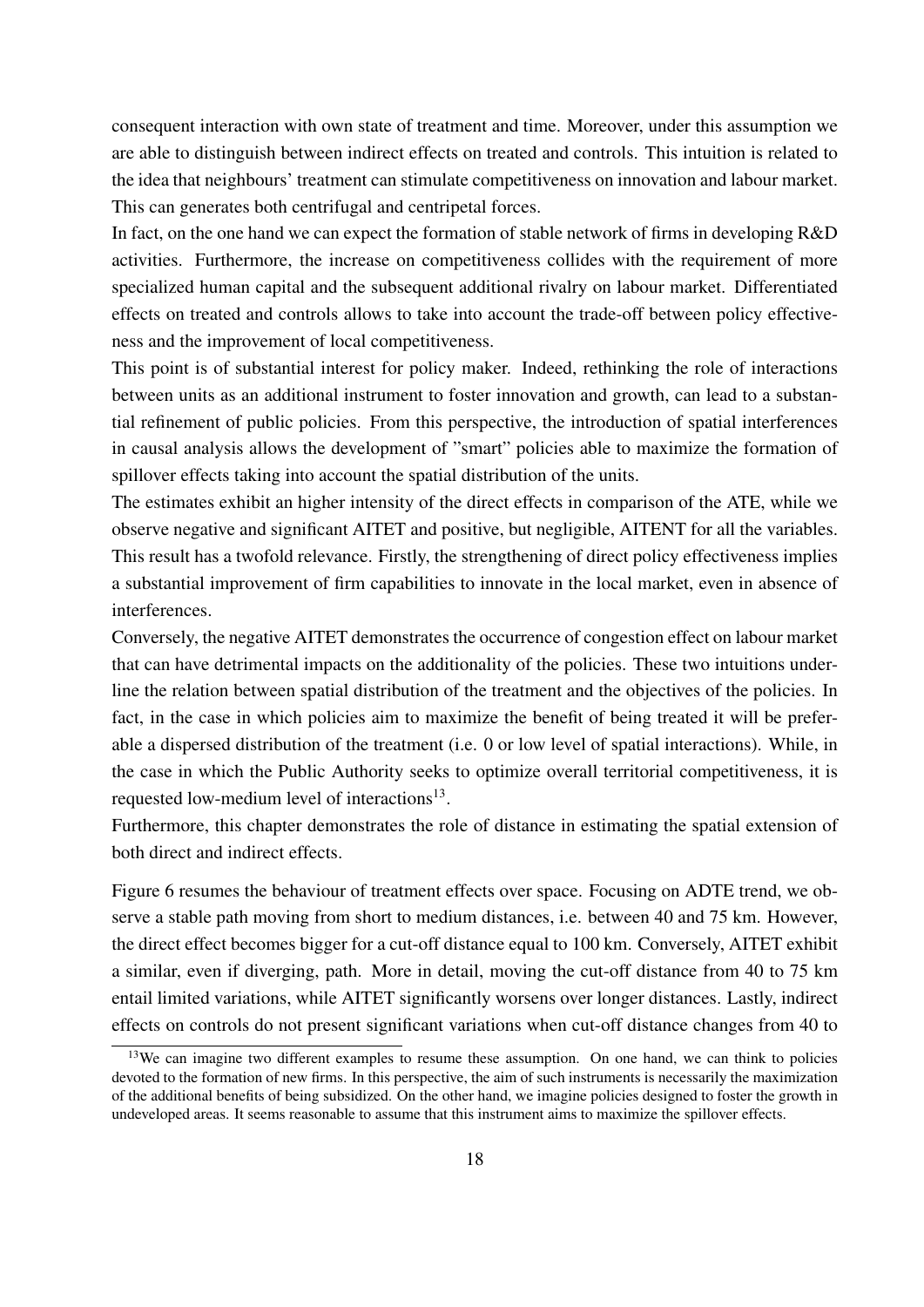

Figure 6: Treatment effects dynamics in function of the distances

Note: Figure shows the impact of the distances in the evolution of direct and indirect treatment effects. In detail, panel (a) represents the Total R&D, panel (b) the internal R&D, panel (c) the external R&D, panel (d) other sources of R&D and panel (e) the expenses per employee.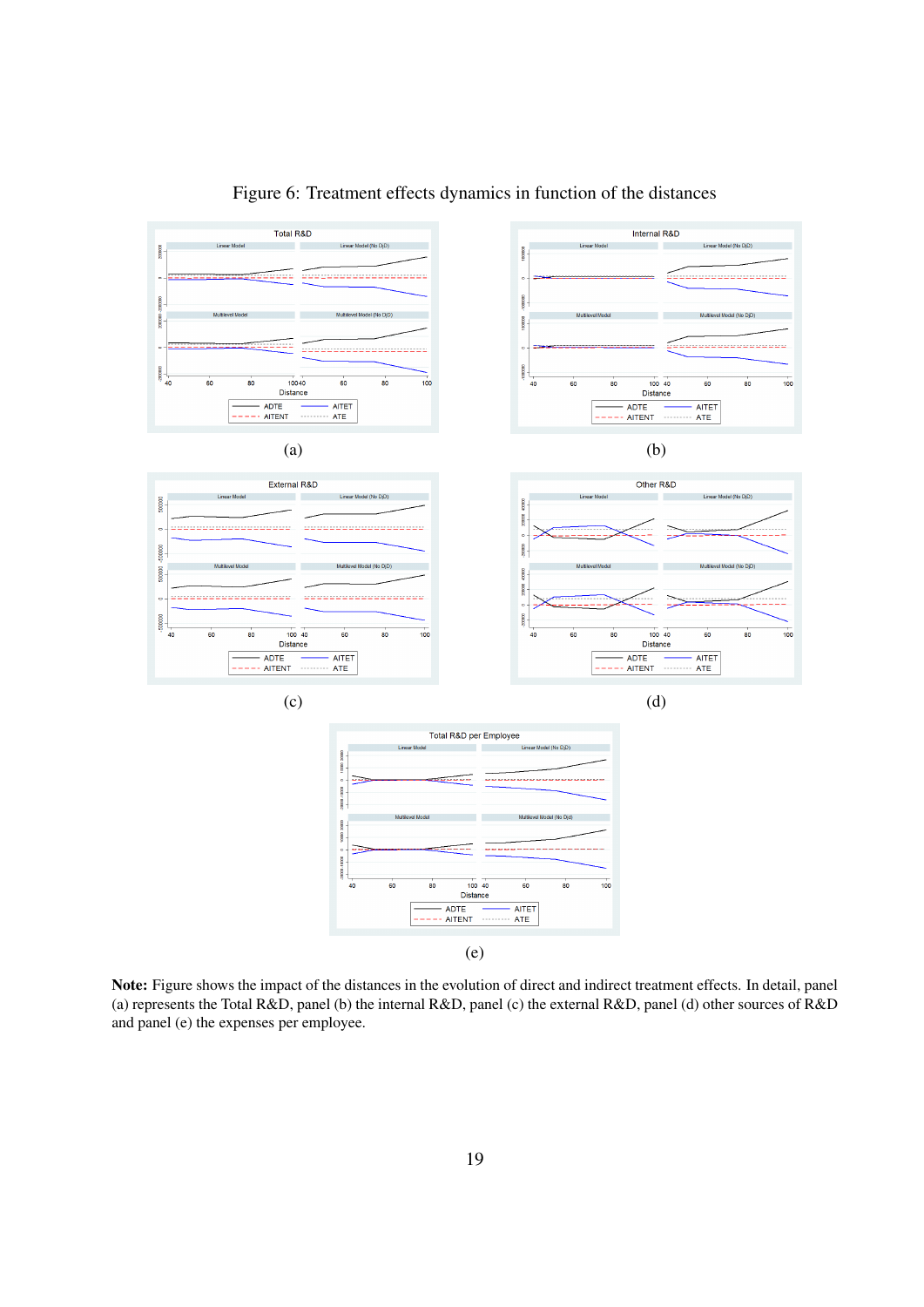100 km.

These results are in line with our expectation. They demonstrate that direct effect assumes a primary role when the strength of the interactions between units is weakened. However, the distribution of treatment effects over space suggests the possible occurrence of non-linear interferences. The determination of the appropriate functional form to analyse spatial interferences goes beyond the objectives of this paper, even if, to fully understand the role of interactions between units in causal analysis, can be an interesting further step of our research.

To conclude, this paper proposes a suitable empirical framework able to evaluate total, direct and indirect policy effectiveness. Furthermore our novel approach could constitute a turning point of the definition of political priority and efficiency of EU policies, taking into account the relations between spatial distribution of the firms, knowledge spillovers and local competitiveness.

# References

- Anselin, L., Varga, A., and Acs, Z. (1997). Local geographic spillovers between university research and high technology innovations. *Journal of urban economics*, 42(3):422–448.
- Arpino, B. and Mattei, A. (2013). Assessing the impact of financial aids to firms: Causal inference in the presence of interference. MPRA Paper 51795, University Library of Munich, Germany.
- Audretsch, D. B. and Feldman, M. P. (1996). R&d spillovers and the geography of innovation and production. *The American economic review*, 86(3):630–640.
- Audretsch, D. B. and Feldman, M. P. (2004). Knowledge spillovers and the geography of innovation. *Handbook of regional and urban economics*, 4:2713–2739.
- Becker, B. (2015). Public r&d policies and private r&d investment: A survey of the empirical evidence. *Journal of Economic Surveys*, 29(5):917–942.
- Breschi, S. and Lissoni, F. (2001). Knowledge spillovers and local innovation systems: A critical survey. *Industrial and Corporate Change*, 10(4):975–1005.
- Bronzini, R. and Piselli, P. (2016). The impact of r&d subsidies on firm innovation. *Research Policy*, 45(2):442–457.
- Caloffi, A., Mariani, M., and Sterlacchini, A. (2016). Evaluating public supports to the investment activities of business firms: A meta-regression analysis of italian studies. Working Paper 01- 2016, Centre for Research on the Economics of Institutions (CREI).
- Camagni, R. (1991). Introduction: from the local "milieu" to innovation through cooperation networks. *Innovation networks: spatial perspectives*, pages 1–9.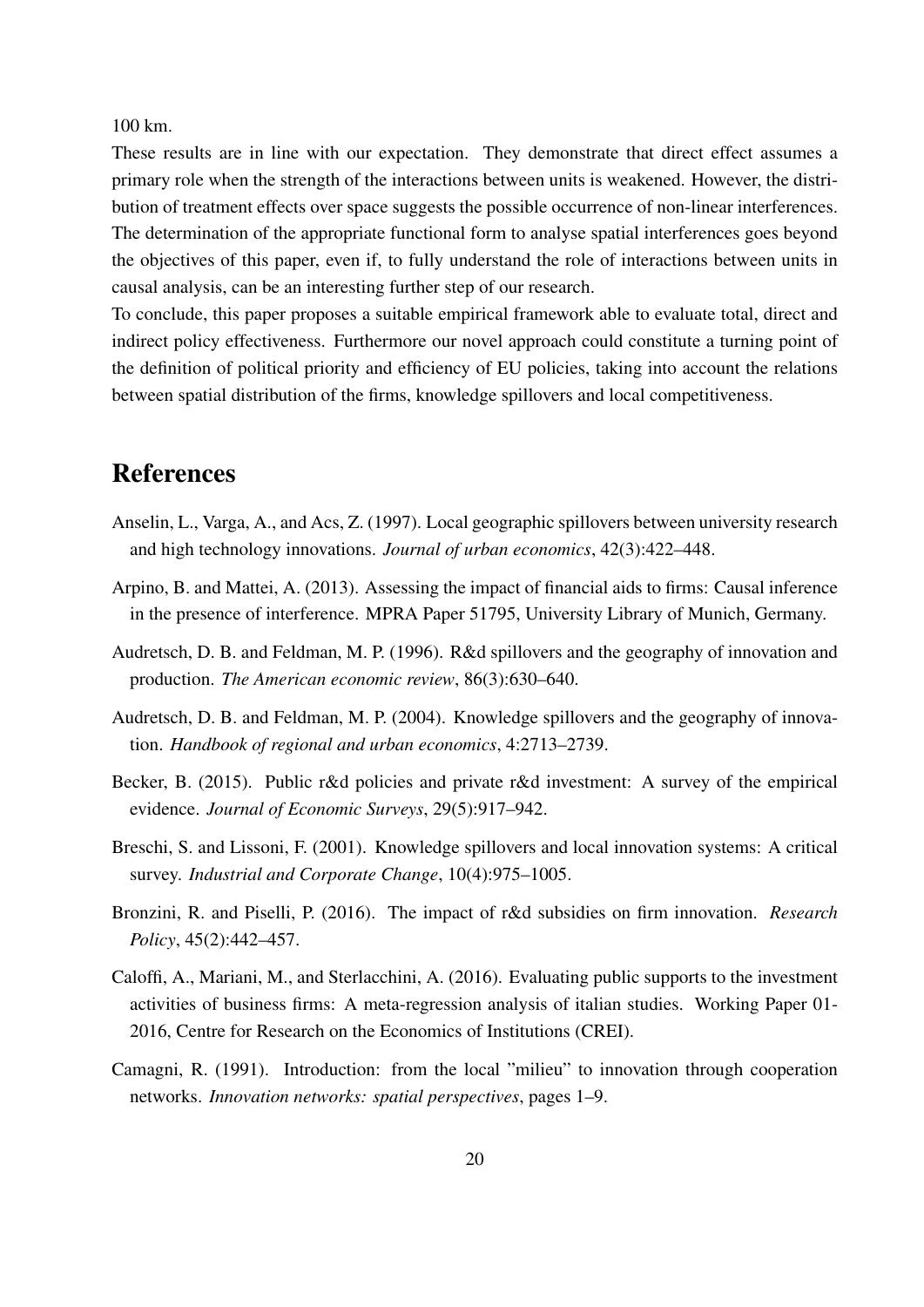- Camagni, R. and Capello, R. (2013). Regional innovation patterns and the eu regional policy reform: toward smart innovation policies. *Growth and change*, 44(2):355–389.
- Cerqua, A. and Pellegrini, G. (2014). Beyond the sutva: how policy evaluations change when we allow for interactions among firms. Working Papers 2/14, Sapienza University of Rome, DISS.
- Cerulli, G., Gabriele, R., and Tundis, E. (2014). Evaluating locally-based policies in the presence of neighbourhood effects: The case of touristic accommodation in the garda district of trentino. Ersa conference papers, European Regional Science Association.
- Corrado, L. and Fingleton, B. (2012). Where is the economics in spatial econometrics? *Journal of Regional Science*, 52(2):210–239.
- Cox, D. (1959). *The Planning of Experiments*. Oxford, England: Wiley.
- De Castris, M. and Pellegrini, G. (2015). Neighborhood effects on the propensity score matching. Working Paper 05-2015, Centre for Research on the Economics of Institutions (CREI).
- Di Gennaro, D. and Pellegrini, G. (2016a). Are regional policies effective? an empirical evaluation on the diffusion of the effects of r&d incentives. *Sapienza University of Rome, Doctoral School of Economics Working Paper*, 17.
- Di Gennaro, D. and Pellegrini, G. (2016b). Policy evaluation in presence of interferences: A spatial multilevel did approach. Working Papers 0416, CREI UniversitÃa degli Studi Roma Tre. ˘
- Feldman, M. P. (1994). The geography of innovation. *Kluwer Academic Publishers, Boston*.
- Feser, E. (2013). Isserman's impact: quasi-experimental comparison group designs in regional research. *International Regional Science Review*, 36(1):44–68.
- Foray, D., David, P. A., and Hall, B. H. (2011). Smart specialisation from academic idea to political instrument, the surprising career of a concept and the difficulties involved in its implementation. Technical report, EPFL.
- Fritsch, M. and Slavtchev, V. (2011). Determinants of the efficiency of regional innovation systems. *Regional Studies*, 45(7):905–918.
- Gibbons, S., Overman, H. G., and Patacchini, E. (2014). Spatial methods. *CEPR Discussion Paper No. DP10135*.
- Hong, G. and Raudenbush, S. W. (2012). Evaluating kindergarten retention policy. *Journal of the American Statistical Association*.
- Hudgens, M. G. and Halloran, M. E. (2012). Toward causal inference with interference. *Journal of the American Statistical Association*.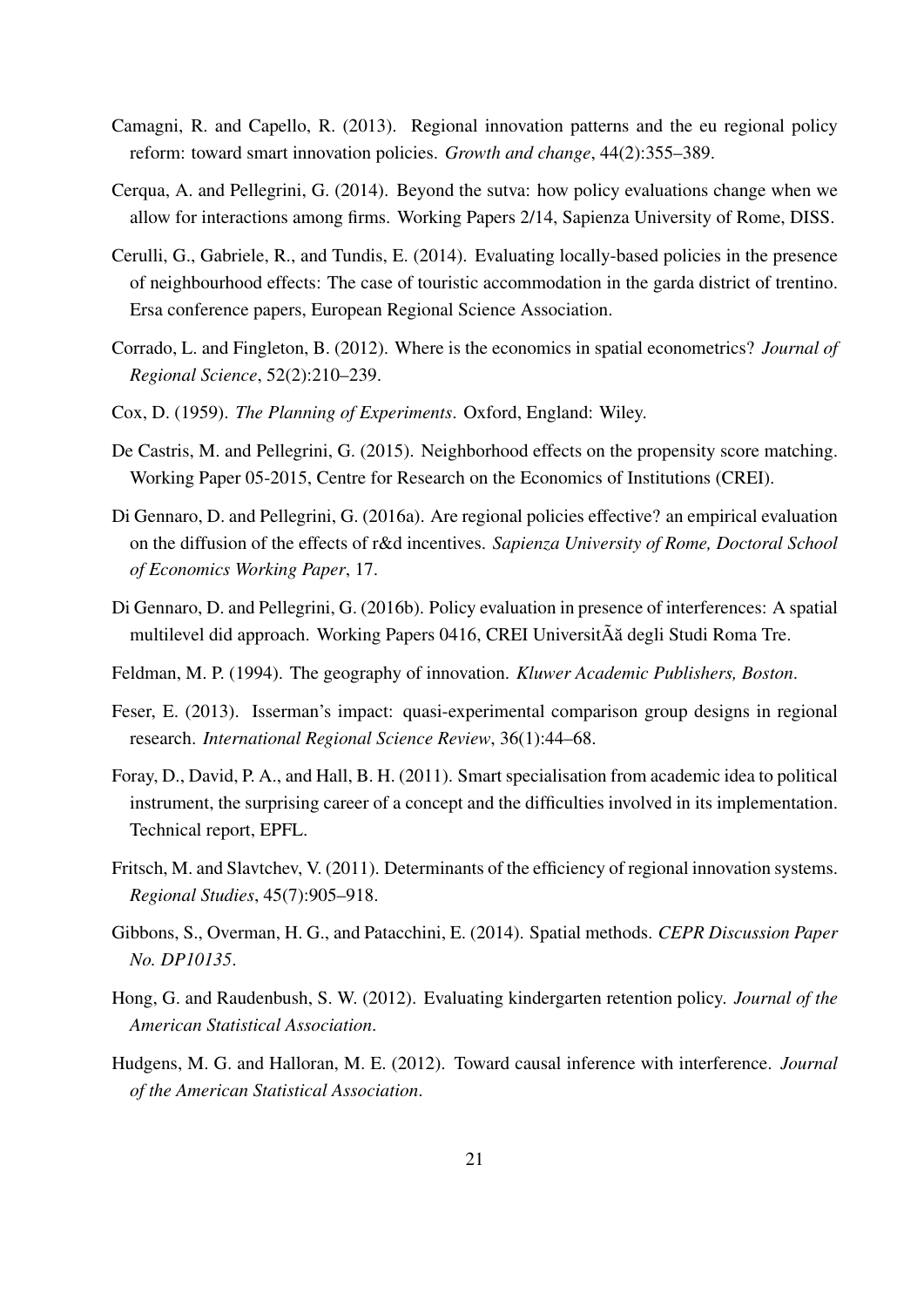- Jaffe, A. B., Trajtenberg, M., and Henderson, R. (1993). Geographic localization of knowledge spillovers as evidenced by patent citations. *the Quarterly journal of Economics*, pages 577–598.
- Jensen, M. B., Johnson, B., Lorenz, E., and Lundvall, B. Å. (2007). Forms of knowledge and modes of innovation. *Research policy*, 36(5):680–693.
- Manski, C. F. (1993). Identification of endogenous social effects: The reflection problem. *The review of economic studies*, 60(3):531–542.
- Manski, C. F. (2000). Economic analysis of social interactions. Technical report, National bureau of economic research.
- Manski, C. F. (2013). Identification of treatment response with social interactions. *The Econometrics Journal*, 16(1):S1–S23.
- McCann, P. and Ortega-Argilés, R. (2013). Transforming european regional policy: a resultsdriven agenda and smart specialization. *Oxford Review of Economic Policy*, 29(2):405–431.
- McCann, P. and Ortega-Argilés, R. (2015). Smart specialization, regional growth and applications to european union cohesion policy. *Regional Studies*, 49(8):1291–1302.
- MISE (2015). *Relazione sugli interventi di sostegno alle attività economiche e produttive*.
- Porter, M. (1998). Clusters and the new economics of competition. *Harvard business review*, 76(6):77.
- Rosenbaum, P. R. (2012). Interference between units in randomized experiments. *Journal of the American Statistical Association*.
- Rubin, D. B. (1974). Estimating causal effects of treatments in randomized and nonrandomized studies. *Journal of educational Psychology*, 66(5):688.
- Rubin, D. B. (1980). Randomization analysis of experimental data: The fisher randomization test comment. *Journal of the American Statistical Association*, 75(371):591–593.
- Sinclair, B., McConnell, M., and Green, D. P. (2012). Detecting spillover effects: Design and analysis of multilevel experiments. *American Journal of Political Science*, 56(4):1055–1069.
- Verbitsky-Savitz, N. and Raudenbush, S. W. (2012). Causal inference under interference in spatial settings: a case study evaluating community policing program in chicago. *Epidemiologic Methods*, 1(1):107–130.
- von Tunzelmann, N. (2009). Regional capabilities and industrial regeneration. *Technological Change and Mature Industrial Regions: Firms, Knowledge and Policy, Edward Elgar, Cheltenham*, pages 11–28.